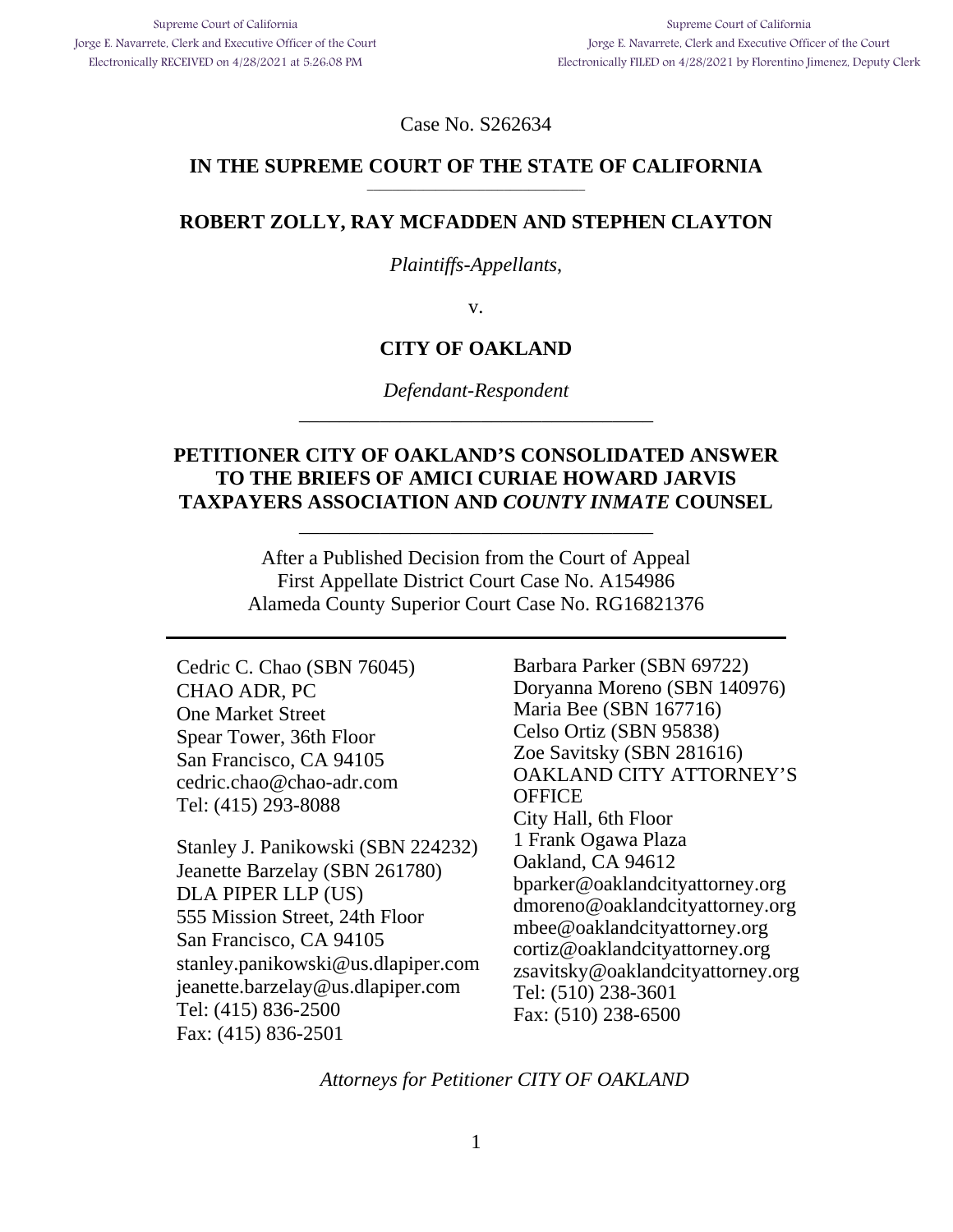# **TABLE OF CONTENTS**

| I.   | The Zolly Amici's Arguments Fail to Recognize That<br>Franchises Like Oakland's Are a Form of Property, and<br>That Franchise Fees Are Contract Consideration for Franchise |                                                                                                                  |                                                                                                                                                              |  |
|------|-----------------------------------------------------------------------------------------------------------------------------------------------------------------------------|------------------------------------------------------------------------------------------------------------------|--------------------------------------------------------------------------------------------------------------------------------------------------------------|--|
| II.  | Contrary to the Zolly Amici's Argument, Franchise Fees<br>Were Always Considered Non-Taxes Before Jacks and Are                                                             |                                                                                                                  |                                                                                                                                                              |  |
|      | A.                                                                                                                                                                          |                                                                                                                  | Before Jacks, Franchise Fees Were Considered<br>Non-Taxes and Were Not Subject to Any<br>"Reasonable Cost" or "Reasonable Value" Test 14                     |  |
|      | <b>B.</b>                                                                                                                                                                   |                                                                                                                  | The Jacks Holding Does Not Govern Oakland's<br>Franchise Fees Because the Pass-Through Surcharge<br>in Jacks Was Not Contract Consideration Paid in          |  |
|      | $\mathcal{C}$ .                                                                                                                                                             |                                                                                                                  | HJTA's Arguments That Franchise Fees Are "User<br>Fees" That Must Be Limited to the "Reasonable Cost"<br>of Providing a Government Service Are Unavailing 18 |  |
| III. | The Zolly Amici Misconstrue the Meaning and Purpose of                                                                                                                      |                                                                                                                  |                                                                                                                                                              |  |
|      | A.                                                                                                                                                                          | Exemption 4 Establishes a Categorical Exemption for<br>Franchise Fees as Charges for the Use or Purchase of      |                                                                                                                                                              |  |
|      | <b>B.</b>                                                                                                                                                                   | The Zolly Amici's Proposed Interpretations of Article<br>XIII C Are Inconsistent with Principles of Construction |                                                                                                                                                              |  |
|      |                                                                                                                                                                             | 1.                                                                                                               | The Zolly Amici Improperly Read a "Reasonable"<br>Value" or "Reasonable Cost" Requirement into the<br>Text of Exemption 4, Leading to Surplusage and         |  |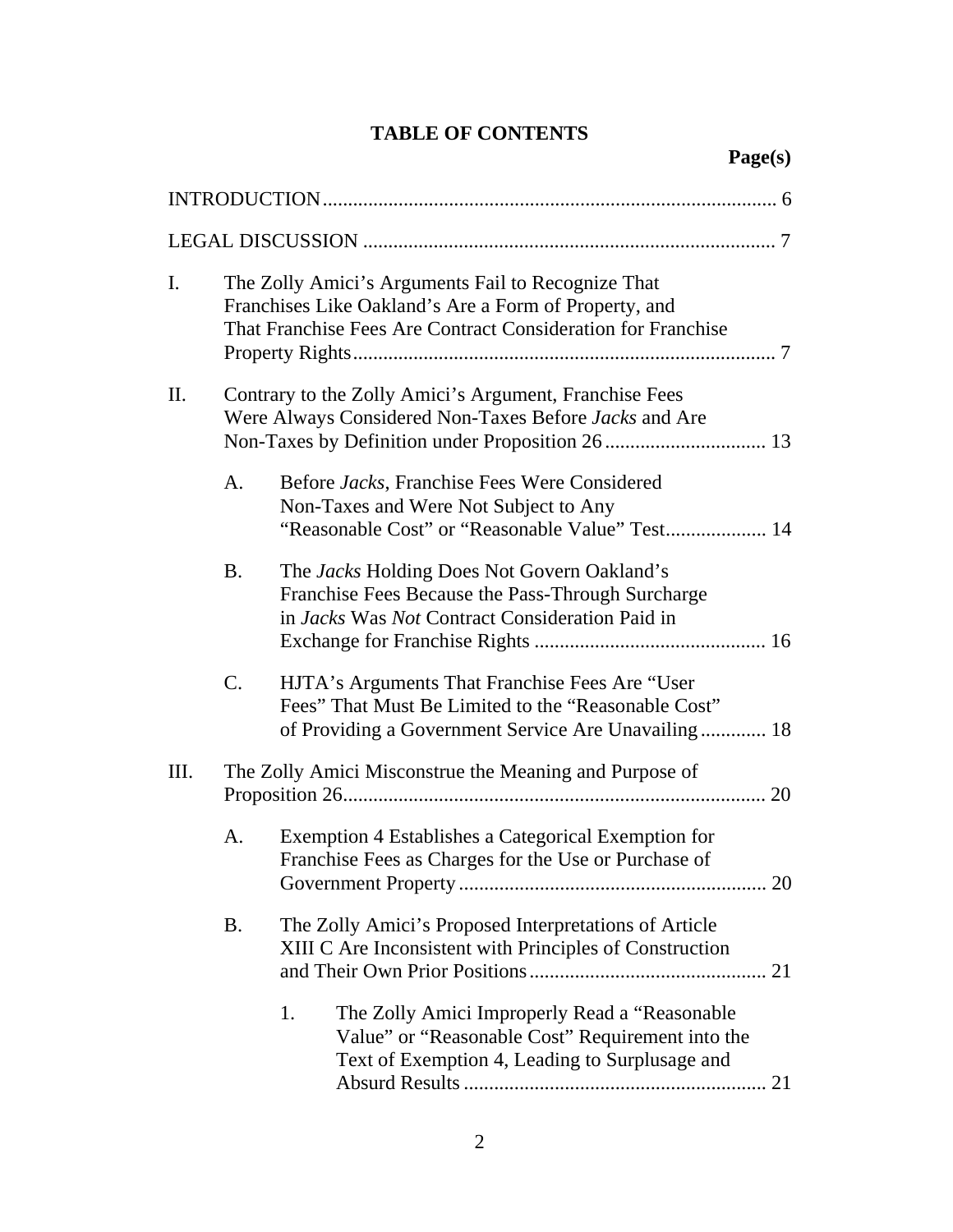|     | 2.             | Respondents' Shifting Legal Theories Underscore<br>the Fatal Flaws in Their and the Zolly Amici's                                  |    |
|-----|----------------|------------------------------------------------------------------------------------------------------------------------------------|----|
|     | $\mathbf{C}$ . | Even if Article XIII C Were Ambiguous, HJTA Misconstrues<br>the Ballot Materials, Which Show an Intent to Restrict                 |    |
| IV. |                | <b>Oakland's Franchise Fees Were Voluntarily Assumed as Contract</b><br>Consideration and Were Not "Imposed" on the Franchisees or |    |
| V.  |                | The Remote Economic Harm Alleged by Respondents as                                                                                 |    |
|     |                |                                                                                                                                    |    |
|     |                |                                                                                                                                    | 38 |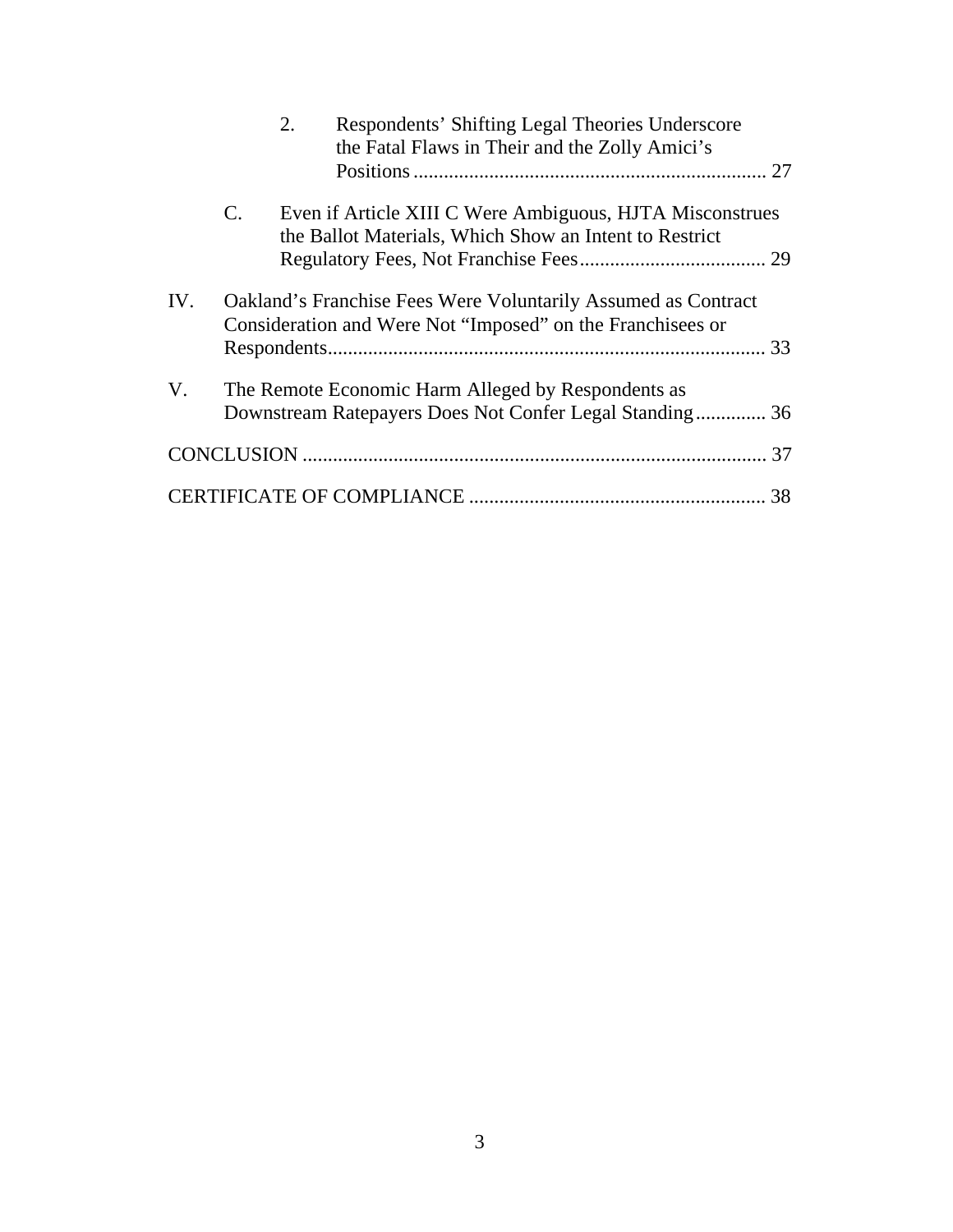# **TABLE OF AUTHORITIES**

# **Cases**

| Andal v. City of Stockton                                                             |
|---------------------------------------------------------------------------------------|
| Citizens Assn. of Sunset Beach v. Orange County Local<br><b>Agency Formation Com.</b> |
| City & County of San Francisco v. Market St. Ry. Co.                                  |
| City of San Buenaventura v. United Water Conservation Dist.                           |
| Flying Tiger Lines, Inc. v. Truck Ins. Exchange                                       |
| Gibson v. World Savings & Loan Assn.                                                  |
| Gowens v. City of Bakersfield                                                         |
| Howard Jarvis Taxpayers Assn. v. Bay Area Toll Authority                              |
| Jacks v. City of Santa Barbara                                                        |
| Klein v. United States                                                                |
| Santa Barbara County Taxpayers Assn. v. Bd. of Supervisors                            |
| Schmeer v. County of Los Angeles                                                      |
| Sinclair Paint Co. v. State Bd. of Equalization                                       |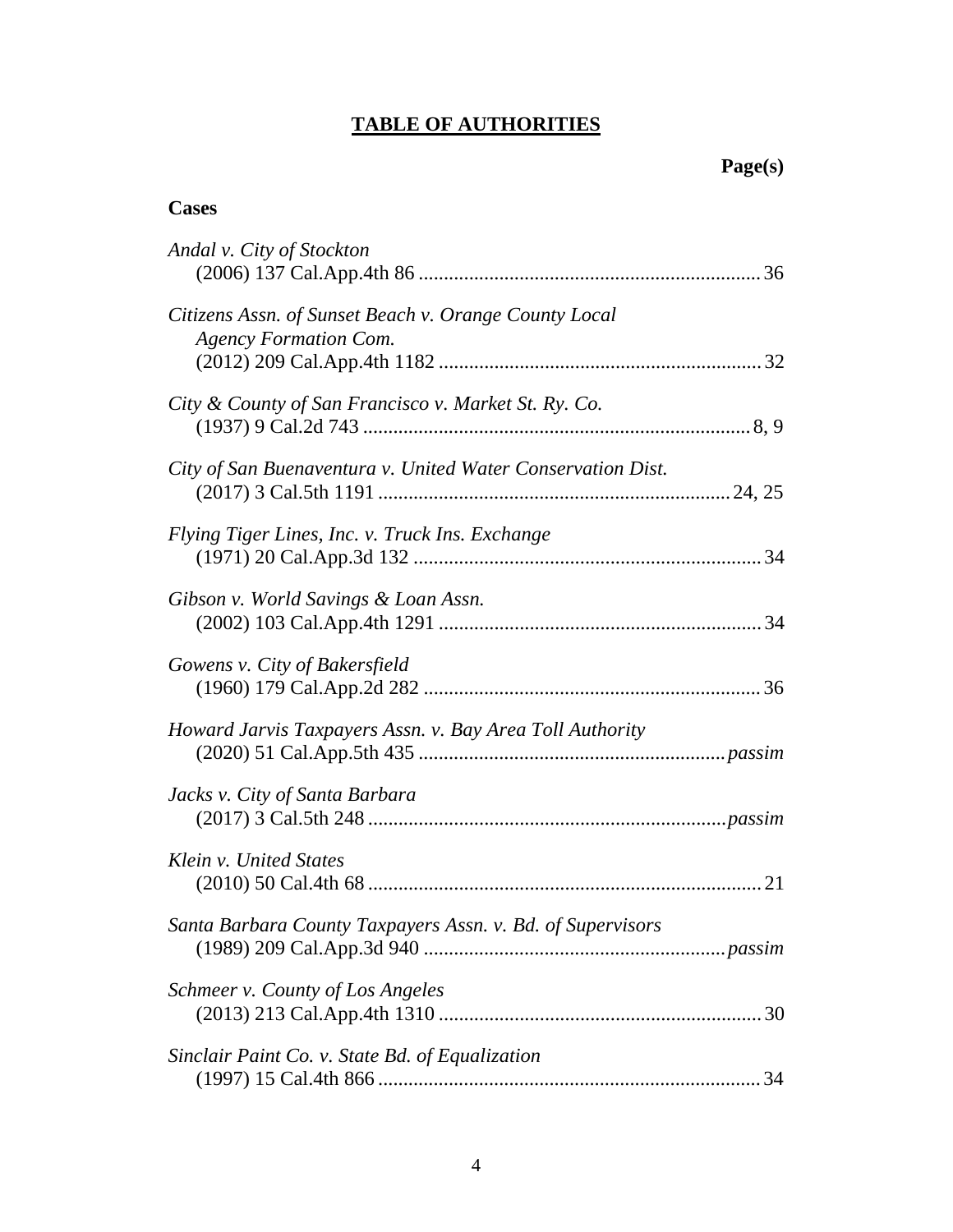| Sipple v. City of Hayward                         |  |
|---------------------------------------------------|--|
| Stockton Gas & Electric Co. v. San Joaquin County |  |
| Teal v. Super. Ct.                                |  |
| TracFone Wireless, Inc. v. County of Los Angeles  |  |
| Tulare County. v. City of Dinuba                  |  |
| Zolly v. City of Oakland                          |  |
| <b>Statutes</b>                                   |  |

# **Other Authorities**

| 12 McQuillin Law of Municipal Corps.                                                                                                     |  |
|------------------------------------------------------------------------------------------------------------------------------------------|--|
|                                                                                                                                          |  |
|                                                                                                                                          |  |
|                                                                                                                                          |  |
| Oakland's Motion for Judicial Notice (Feb. 20, 2020) No.                                                                                 |  |
| Prop. 26 "Findings and Declarations of Purpose," § 1(e),<br><https: 1305="" ca_ballot_props="" repository.uchastings.edu=""></https:> 31 |  |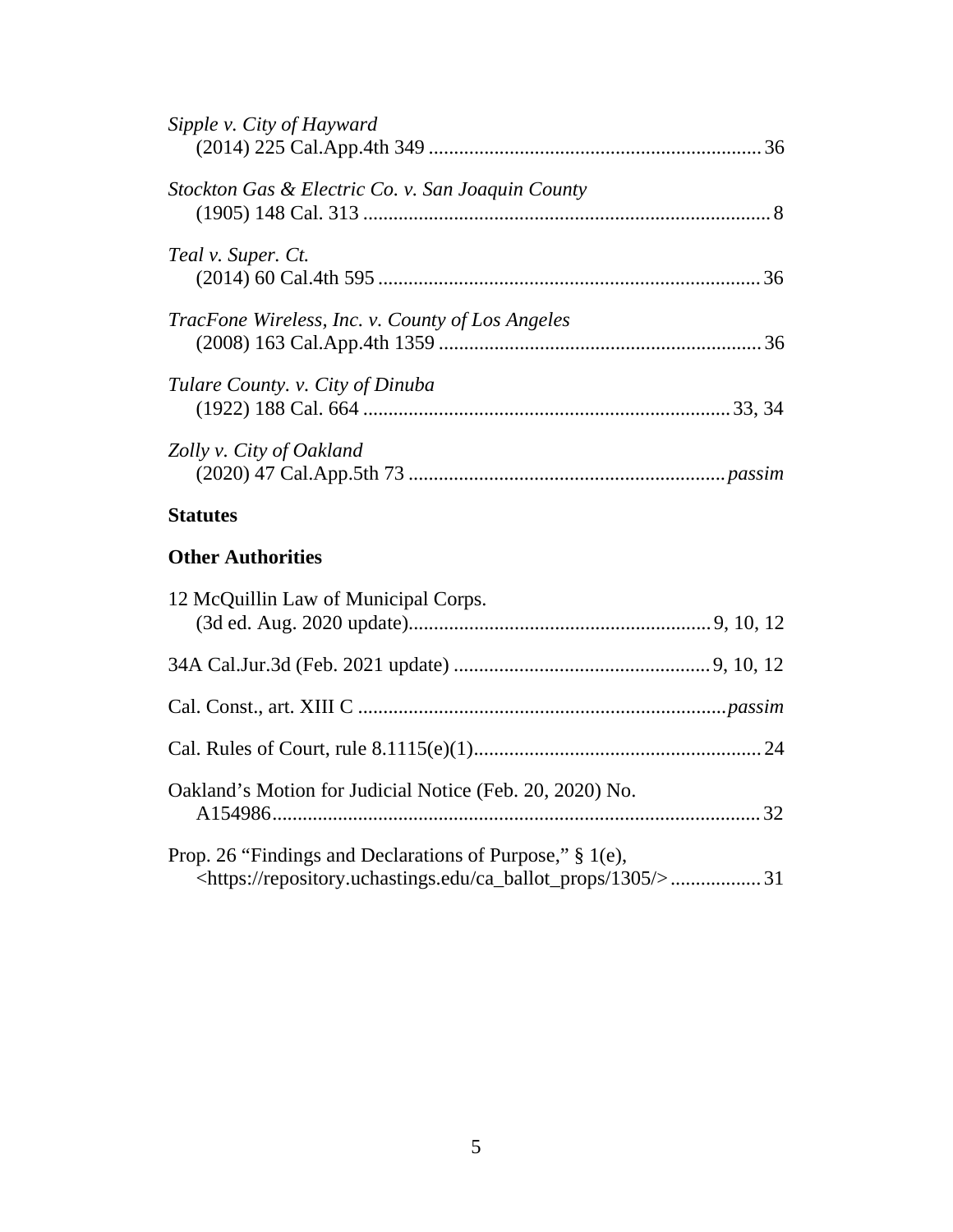#### **INTRODUCTION**

Oakland's briefing on the merits established that franchise fees are categorically exempt from the definition of "tax" under California Constitution, article XIII C ("Article XIII C"), section 1, subdivision (e), paragraph (4) ("Exemption 4"), and, thus, are not subject to any constitutional "reasonable cost" or "reasonable value" limitation. (See Oakland's Opening Brief on the Merits ("OB") at pp. 20-41; Reply Brief on the Merits ("RB") at pp. 11-28.) Article XIII C, as amended by Proposition 26, expressly *excludes* any "charge imposed for entrance to or use of local government property, or the purchase, rental, or lease of local government property" from the definition of "tax." (See Cal. Const., art. XIII C, § 1, subd. (e), par. (4).) Franchise fees come within Exemption 4 because a franchise is property, and franchise fees are "the purchase price of the franchise." (*Jacks v. City of Santa Barbara* (2017) 3 Cal.5th 248, 262-63 (*Jacks*); see also *Zolly v. City of Oakland* (2020) 47 Cal.App.5th 73, 86 (*Zolly*) ("Relevant here is the fourth exemption, which applies to 'A charge imposed for entrance to or use of local government property, or the purchase, rental, or lease of local government property.'").)

The briefs of amici curiae the League of California Cities and the California State Association of Counties (together, "the League/CSAC"), the Legislature of the State of California ("the Legislature"), and Bay Area Toll Authority and the Metropolitan Transportation Commission (together,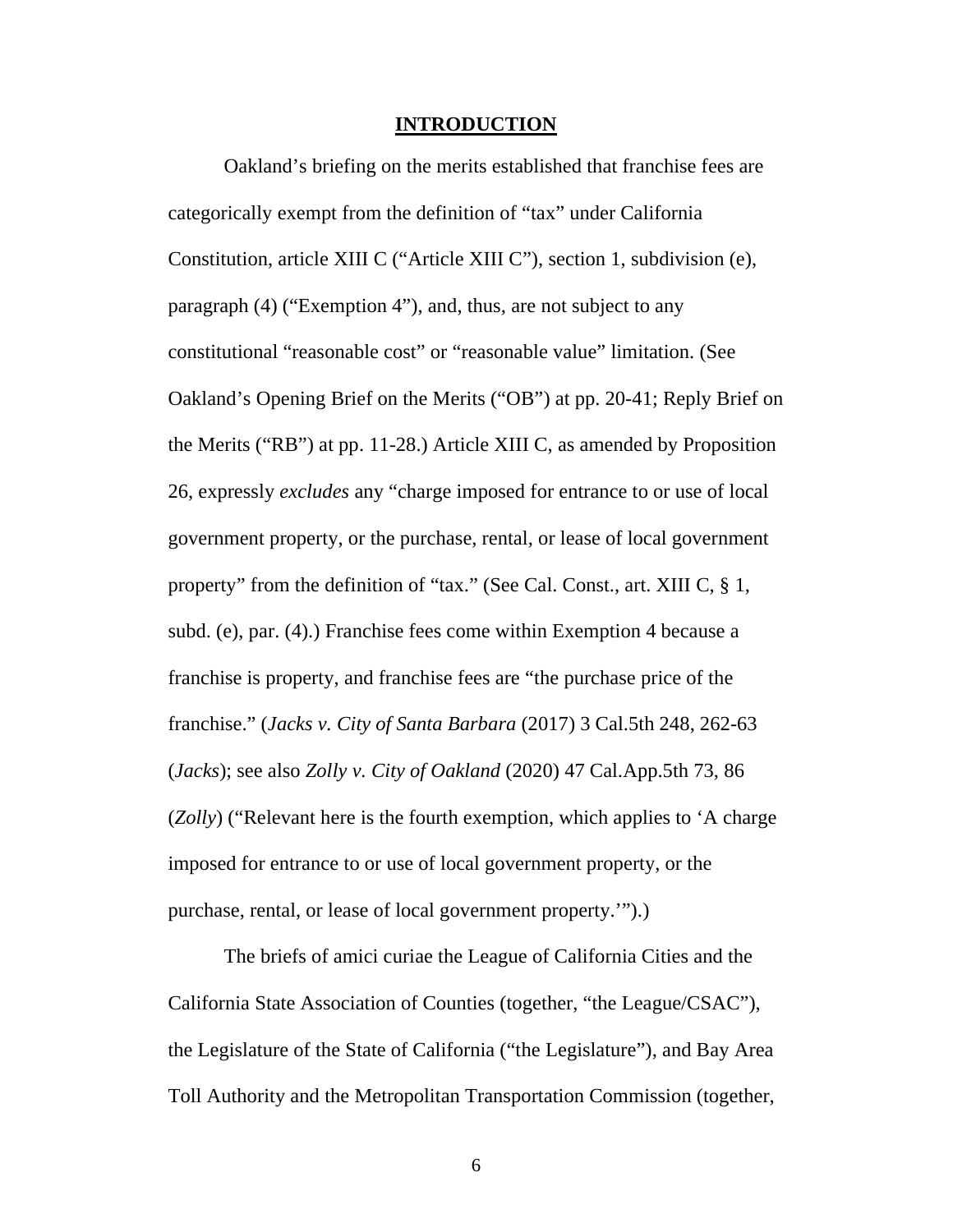"BATA/MTC") (collectively, the "Oakland Amici") bolster Oakland's position and textual analysis showing that franchise fees, as charges for the use or purchase of government property, are categorically exempt from the definition of "tax."

By contrast, Respondents and their supporting amici curiae, the Howard Jarvis Taxpayers Association ("HJTA") and McLane, Bednarski & Litt LLP and Rapkin & Associates, LLP (the "County Inmate Counsel") (together, the "Zolly Amici"), have offered shifting, often conflicting theories to challenge the franchise fees at issue here. The Zolly Amici propound a variety of arguments to support their ultimate theory that Oakland's franchise fees (and franchise fees generally) are an improper tax if they are not limited to either the "reasonable cost" to the government of operating the franchise (HJTA) or the "reasonable value" of the franchise (the County Inmate Counsel). Oakland rebuts these and the Zolly Amici's other arguments below.

#### **LEGAL DISCUSSION**

## **I. The Zolly Amici's Arguments Fail to Recognize That Franchises Like Oakland's Are a Form of Property, and That Franchise Fees Are Contract Consideration for Franchise Property Rights**

The Zolly Amici contend that franchise fees are charges for

"entrance to or use of local government property" that are not categorically exempt from the definition of "tax," but instead must be limited to either the "reasonable cost" of operating the franchise (see, e.g., HJTA Br. at pp.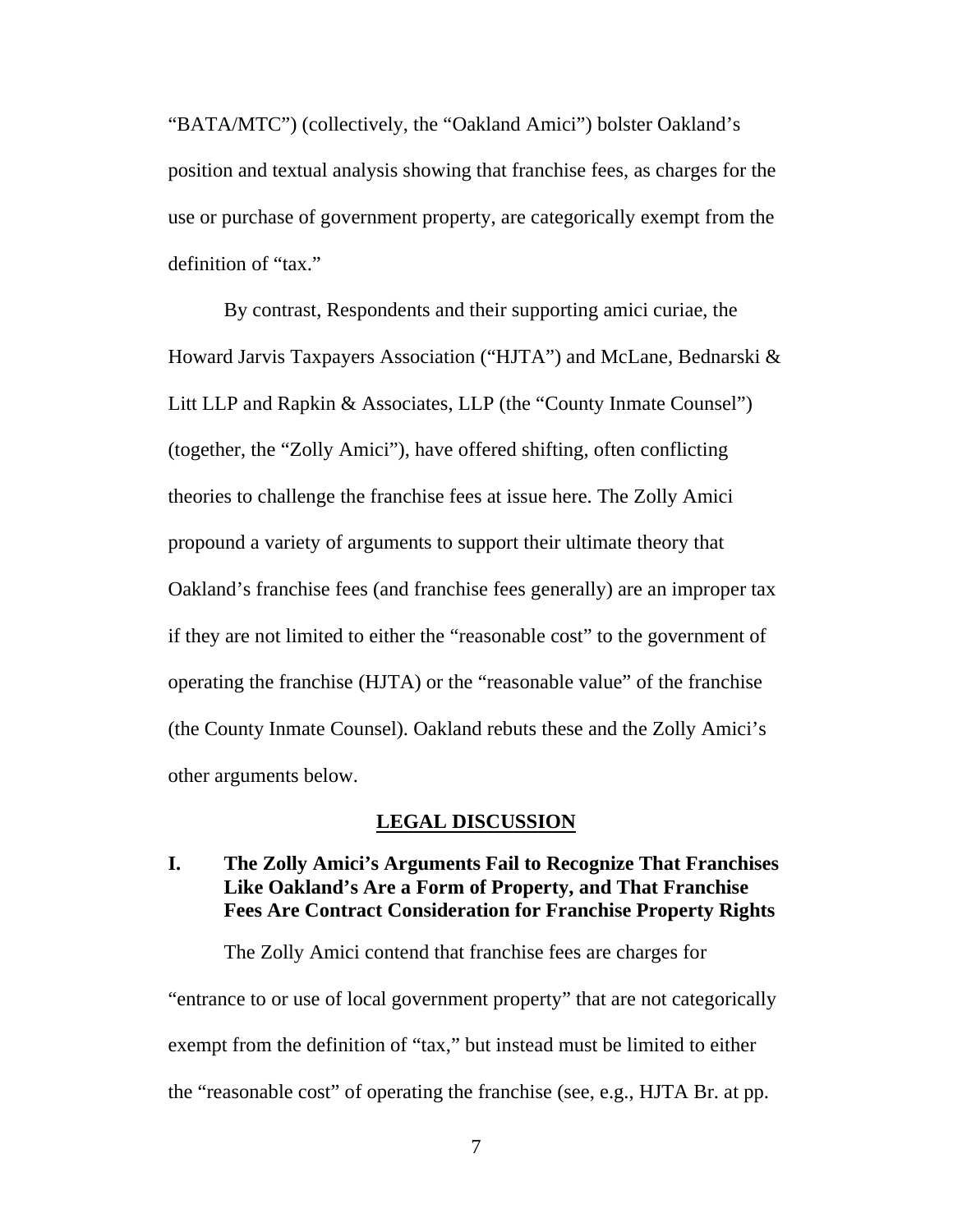9, 28-30) or the franchise's "reasonable value" (see County Inmate Br. at pp. 20-26). The Zolly Amici's arguments rest on a fundamental misunderstanding of Oakland's waste-hauling and recycling franchises, and they fail on multiple levels.

To start, California law has long recognized that franchises are property. (See, e.g., *Jacks*, *supra*, 3 Cal.5th at p. 262; *City & County of San Francisco v. Market St. Ry. Co.* (1937) 9 Cal.2d 743, 747 (*Market St. Ry. Co.*) ("A franchise is property[.]"); *Stockton Gas & Electric Co. v. San Joaquin County* (1905) 148 Cal. 313, 316 (same); see also 34A Cal.Jur.3d (Feb. 2021 update) Franchises from Governmental Bodies, § 4 ("A franchise is property of an incorporeal and intangible nature, and is considered an estate in real property.") (citations omitted); 12 McQuillin Law of Municipal Corps. (3d ed. Aug. 2020 update) Franchise defined, § 34:2 ("When granted, a franchise becomes property in the legal sense of the word, by virtue of contractual right[.]") (citations omitted).) A franchise "enable[s] an entity to provide vital public services with some degree of permanence and stability, as in the case of franchises for utilities."<sup>1</sup> (*Santa* 

<sup>&</sup>lt;sup>1</sup> Waste-hauling and recycling services are frequently the subject of exclusive franchises. (See 12 McQuillin Law of Municipal Corps., *supra*, Power to grant exclusive franchises—Waste management contracts, § 34:36 (local governments may "offer exclusive franchises respecting the hauling and disposal of nonrecyclable solid waste and recyclable waste." (citations omitted)); 34A Cal.Jur.3d, *supra*, Franchises from Governmental Bodies, § 6 ("[C]ities may grant exclusive franchises for solid-waste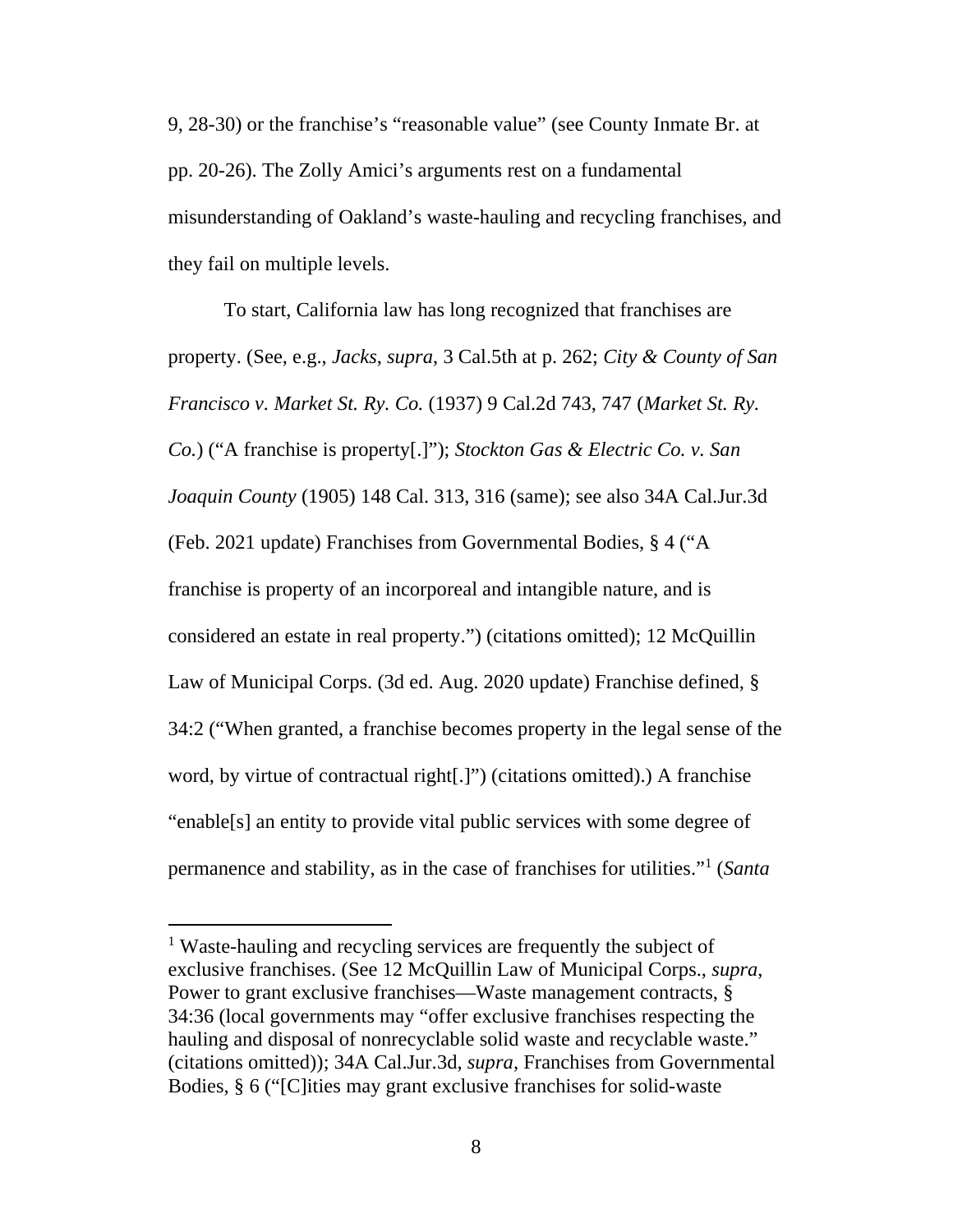*Barbara County Taxpayers Assn. v. Bd. of Supervisors* (1989) 209

Cal.App.3d 940, 949 (*Santa Barbara Cty.*); see also League/CSAC Br. at p. 9 (franchises are "'granted by the government to particular individuals or companies to be exploited for private profit as such franchisees seek permission to use public streets or rights-of-way *in order to do business with a municipality's residents*, and are willing to pay a fee for this privilege'") (quoting 12 McQuillin Law of Municipal Corps., *supra*, Franchise defined, § 34:2) (emphasis added).)

Franchise fees, therefore, may be the "*purchase price* of the franchise." (*Jacks*, *supra*, 3 Cal.5th at p. 262 (emphasis added); *Market St. Ry. Co.*, *supra*, 9 Cal.2d at p. 749 ("A sale implies a *purchase price*, which has been variably set as a sum payable in cash upon the award of the franchise … .") (emphasis added); see also 34A Cal.Jur.3d, *supra*, Franchises from Governmental Bodies, § 5 ("As between the sovereign and the grantee, a franchise constitutes a contract when supported by a *valid consideration*.") (emphasis added) (citation omitted).) "[F]ranchise fees are paid for the governmental grant of a relatively long possessory right to use

handling services.") (citation omitted).) The exclusivity of the franchise granted by Oakland to the private waste-haulers is highly valuable given the legal presumption *against* exclusive franchises. (See, e.g., 12 McQuillin Law of Municipal Corps., *supra*, Construction, § 34:41 ("Exclusive franchises are not favored by the courts. No presumption arises as to the exclusiveness of a franchise. Exclusiveness of a franchise is not implied in its grant, but must be set out in writing.") (citations omitted).)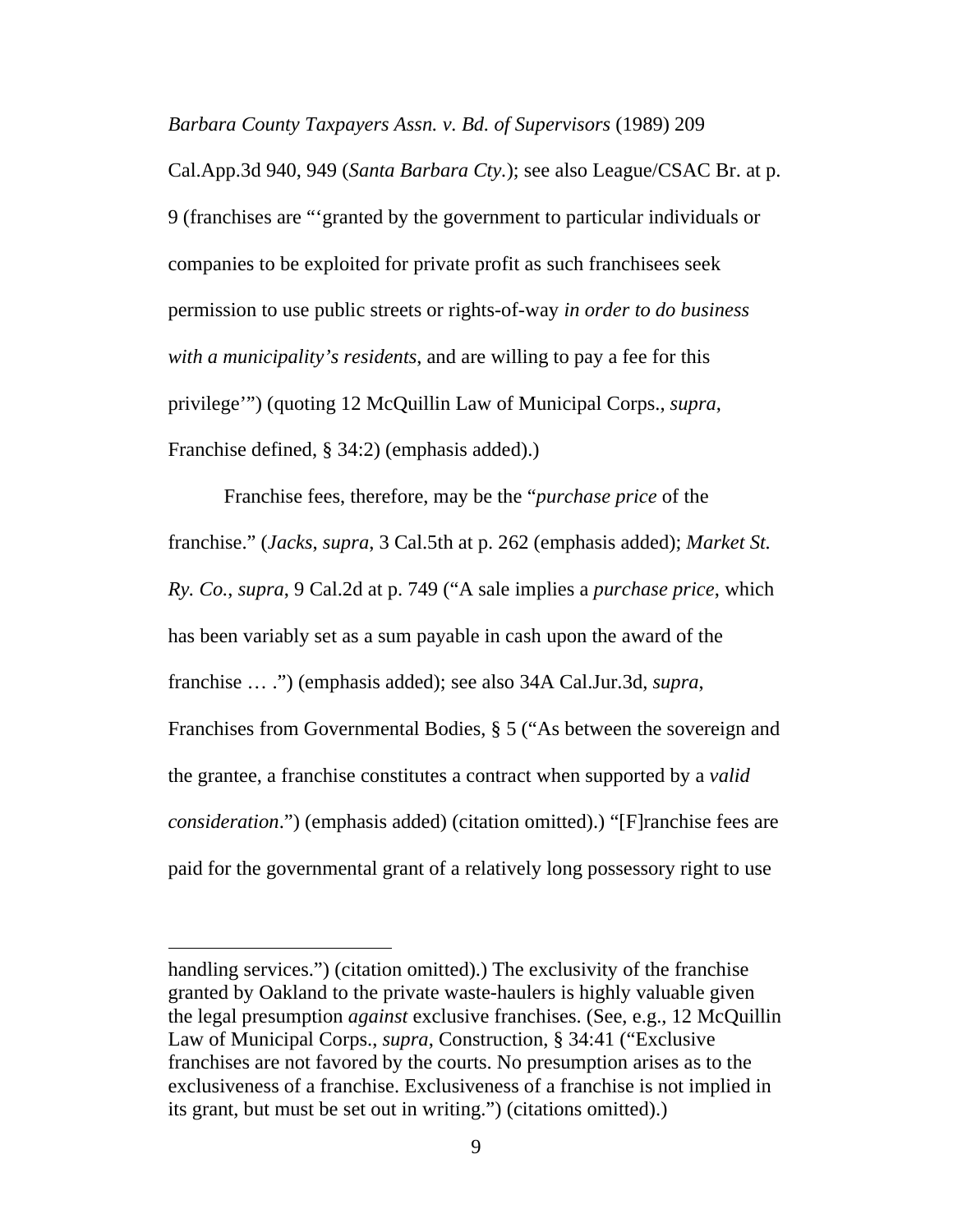land, similar to an easement or a leasehold, *to provide essential services to the general public*." (*Santa Barbara Cty.*, *supra*, 209 Cal.App.3d at pp. 949) (emphasis added).)

The Zolly Amici's arguments overlook the broad property rights that make up a franchise and for which franchise fees are paid as consideration. The Zolly Amici's theory instead rests on the demonstrably incorrect assumption that Oakland's franchises comprise only the right to use city streets and rights of way, and thus that its franchise fees were paid in exchange for only that specific property interest. (See, e.g., HJTA Br. at pp. 11, 14, 16-18, 20, 24-25, 28-30; County Inmate Br. at pp. 20-26 & fn. 6.) HJTA incorrectly contends that "[t]he 'property interest' theoretically granted to the haulers in this case is the right to use city streets in the conduct of their business." (HJTA Br. at p. 28; *id.* at p. 20 (claiming that Oakland asserts its franchise fees are "in exchange for use of city streets");  $2^2$ see also County Inmate Br. at p. 26 & fn. 6 (arguing Oakland's franchise

<sup>&</sup>lt;sup>2</sup> In support of its contention that "[t]he 'property interest' theoretically granted to the haulers in this case is the right to use city streets in the conduct of their business," HJTA cites Oakland's Petition for Review, at page 18, suggesting that Oakland's Petition for Review supports HJTA's characterization of the "property interest" at issue here. (See HJTA Br. at 28.) This is not true. The only relevant discussion on the cited page of Oakland's Petition for Review is the basic assertion that "Exemption 4 applies to amounts paid in exchange for government property interests, such as franchise fees." (Oakland's Pet. at 18–19.) Nowhere did Oakland state or imply that those "government property interests" include only "the right to use city streets." To the contrary, Oakland has consistently established otherwise.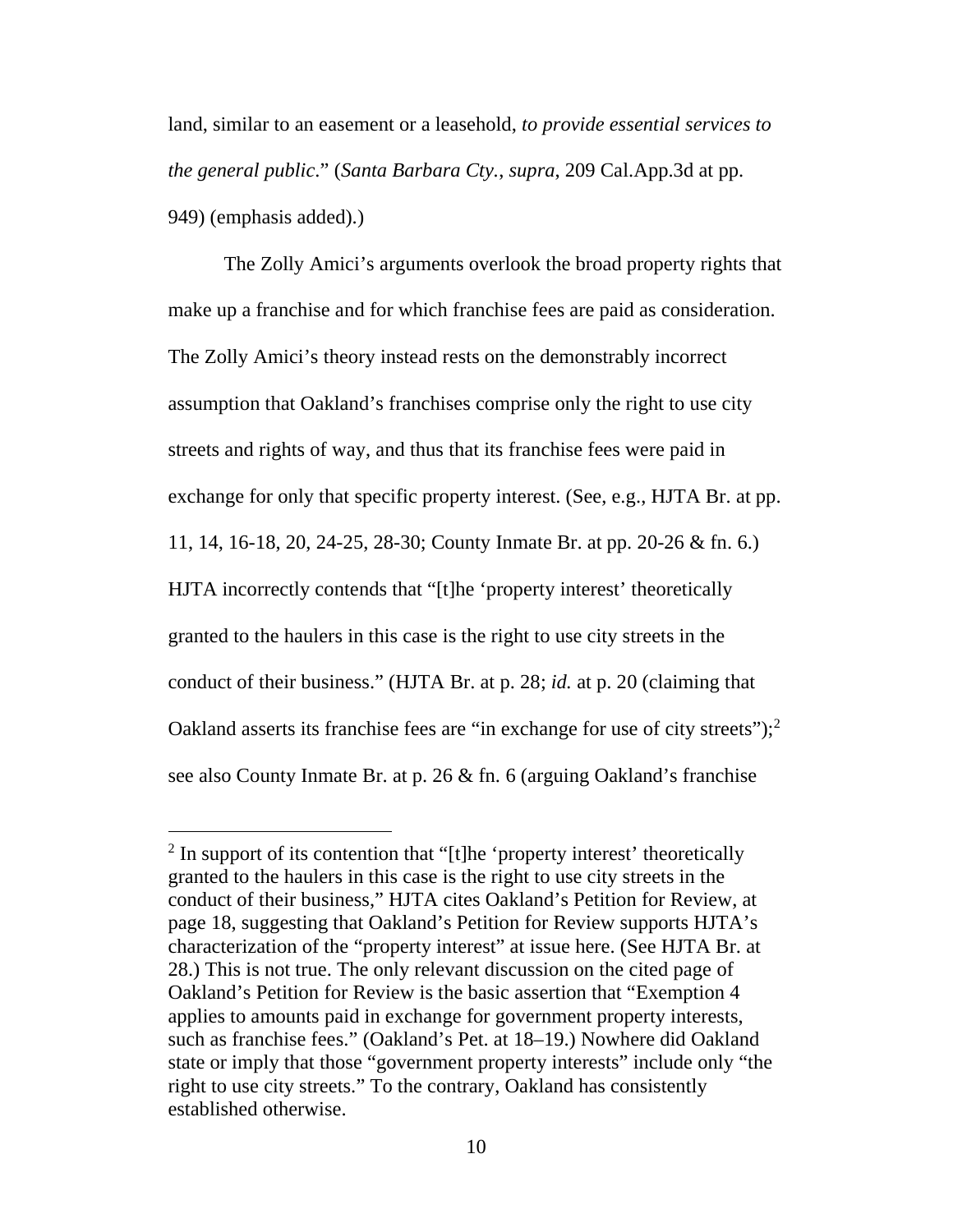fees are taxes to the extent they were "not simply a 'charge imposed for entrance to or use of local government property'" because they otherwise "exceed[] the rationale for imposing the charge as a nontax").)

Oakland's franchises consist of a bundle of related property interests, which include, but are not limited to, the right to use city streets. (See, e.g., 34A Cal.Jur.3d, *supra*, Franchises from Governmental Bodies, § 3 ("the right to use the streets and the right to take a profit from that use" are *distinct* rights that "*conjointly* constitute the franchise") (emphasis added) (citation omitted); see also 12 McQuillin Law of Municipal Corps., *supra*, Franchise defined, § 34:2 ("the grant of a right to maintain and operate public utilities within a municipality and to exact compensation for such services" constitutes "the franchise") (citations omitted).)

The Zolly Amici likewise do not engage the language of the franchise agreements themselves, which reflect the broad scope of property interests exchanged in the bargain between Oakland and its waste-hauling and recycling franchisees. The implementing ordinances for the WMAC and CWS franchises spell out that the franchise fees were charged

> [i]n consideration of the special franchise right granted by the City to Franchisee to transact business, provide services, use the public street and/or other public places, and to operate a public utility for Mixed Materials and Organics collection services.

(2 JA 331 (WMAC); see also 2 JA 326 (similar language for CWS); see also OB 47-48; RB 16-17.) This language makes clear that in exchange for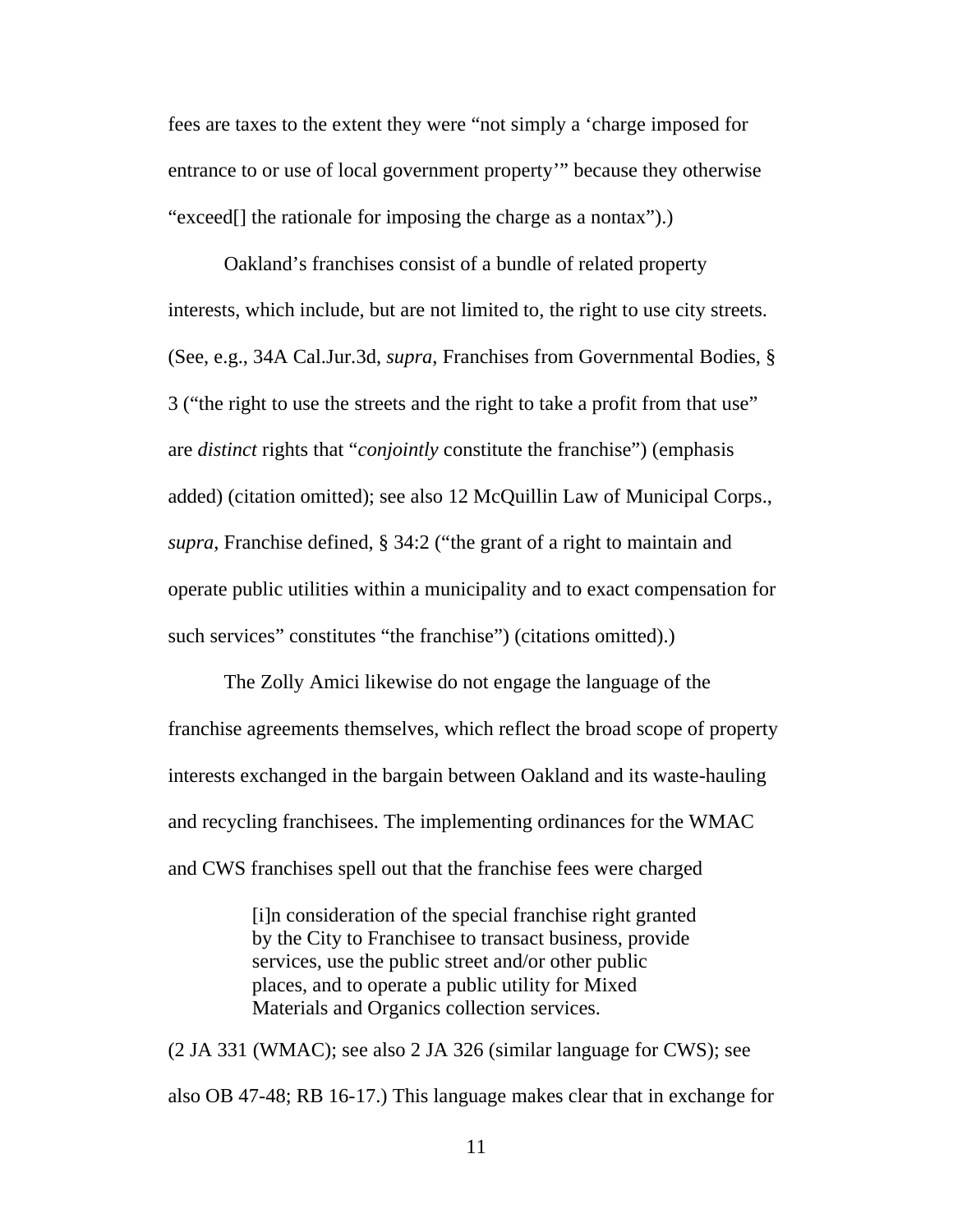the franchise fees, the franchisees obtained property interests that included *both* (1) the "special" (i.e., exclusive) right to "operate a public utility" to collect and haul waste or recycling materials, including the right to transact business and provide those essential services to Oakland residents; *and* (2) the right to "use the public street and/or other public places" as needed to carry out the franchises' business. (See 2 JA 331 (WMAC ordinance); 2 JA 326 (CWS ordinance).)

Accordingly, the Zolly Amici's singular focus on the right to enter upon or use government property to the exclusion of other transactions involving government property is inconsistent with the multiple property interests that make up Oakland's franchise. As the California Legislature's amicus brief in this case explains:

[A] franchise fee is not necessarily limited to the right to use *real property*. A franchise fee also includes consideration for the privilege of being, for example, the sole provider of waste and recycling services for Oakland residents. This right is an intangible asset that both the parties and the lower courts have assumed constitutes purchase or use of local government property.

(Legis. Br. at pp. 6-7 & fn. 2 (citing Opening Brief quoting implementing ordinances) (emphasis in original).)

Similarly, although its amicus brief primarily supports Oakland's

position, BATA/MTC's alternative suggestion that this Court can find "that

franchise fees … simply fall outside Proposition 26's [Exemption 4]

exception" if it decides "*Jacks* governs local government franchise fees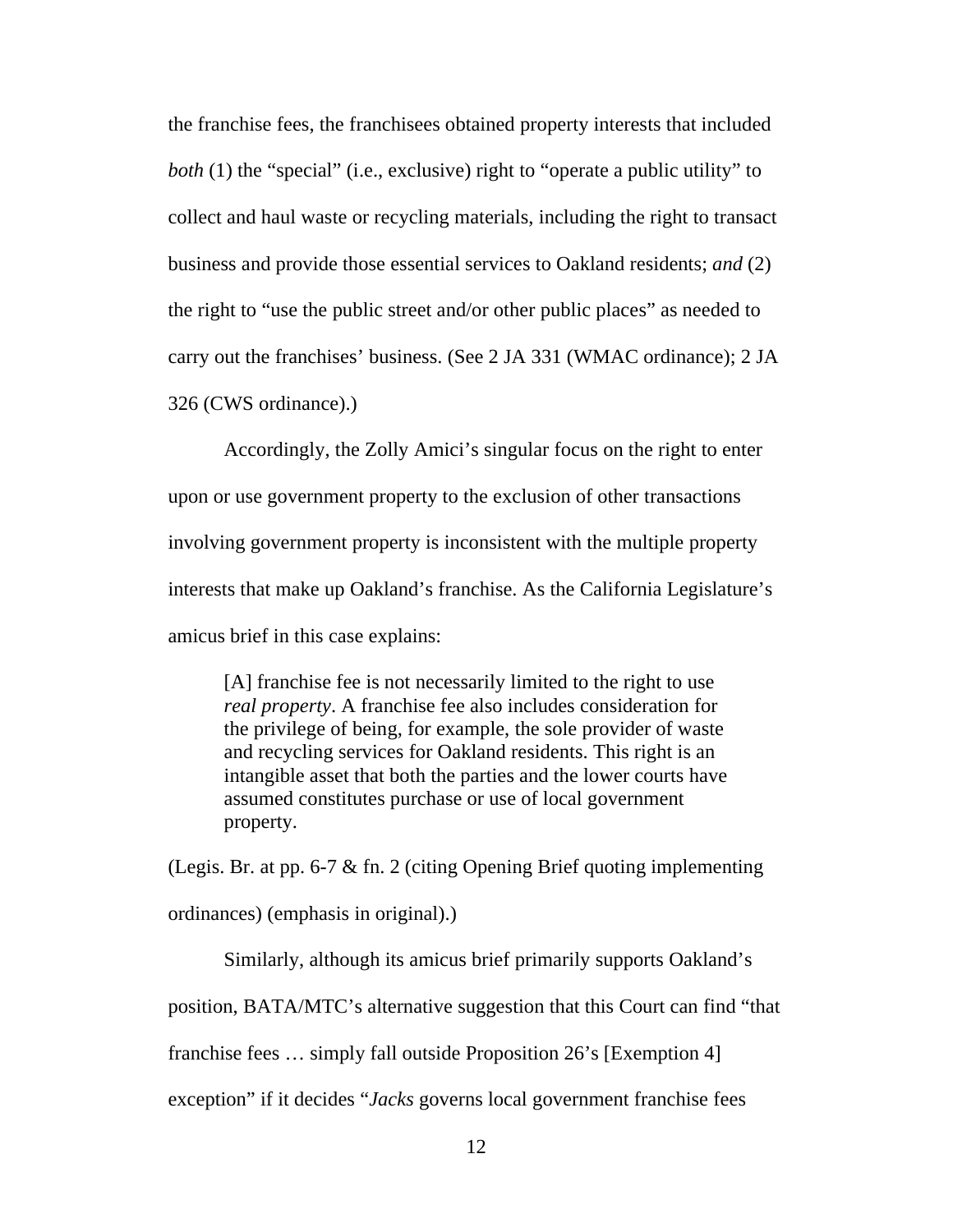despite Proposition 26," is misguided. This suggestion rests on a long outdated and exceedingly narrow view of "property." (See BATA/MTC Br. at 37-38.) Because franchises are a form of government property, *by definition* they come within the plain language of Exemption 4's second prong. The Court has no basis to simply excise franchise fees from the government property exemption. And, Oakland's franchise fees are *also*  consideration for the use of public lands and streets, much like the bridge tolls at issue in *Howard Jarvis Taxpayers Assn. v. Bay Area Toll Authority* (2020) 51 Cal.App.5th 435 (*BATA*). (See 2 JA 331 (WMAC implementing ordinance); see also 2 JA 326 (CWS implementing ordinance).)

## **II. Contrary to the Zolly Amici's Argument, Franchise Fees Were Always Considered Non-Taxes Before** *Jacks* **and Are Non-Taxes by Definition under Proposition 26**

The Zolly Amici argue that pre-*Jacks* case law limited franchise fees to their "reasonable cost" or "reasonable value," and that Proposition 26 preserved those supposed limitations. (See, e.g., HJTA Br. at pp. 10-12 & 14 (quoting language from *Jacks* opining that the *Jacks* "reasonable value" limitation was "consistent with the principles that govern other fees"); see also County Inmate Br. at pp. 20-22).) In particular, they argue that before Proposition 26, all fees "had to be limited to recovering the government's actual, reasonable cost" of providing the relevant service. (HJTA Br. at p. 11; see also County Inmate Br. at pp. 20-22.) But the Zolly Amici are incorrect that pre-Proposition 26 authorities concerning other types of fees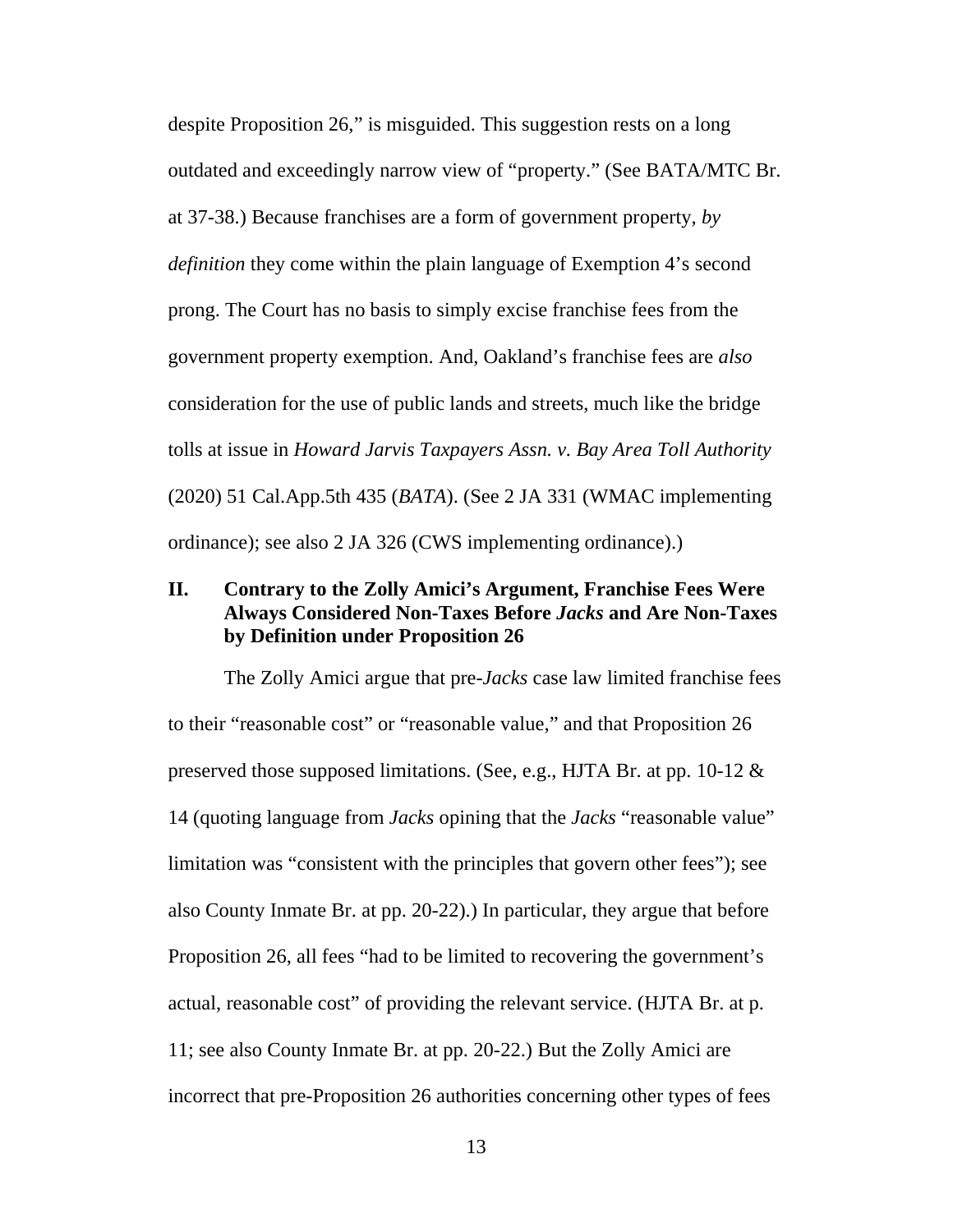created a limit on *franchise fees*. On the contrary, franchise fees were consistently treated differently under the law before *Jacks* was decided in 2017. (See OB at pp. 23-24; RB at pp. 22-23.)

### **A. Before** *Jacks***, Franchise Fees Were Considered Non-Taxes and Were Not Subject to Any "Reasonable Cost" or "Reasonable Value" Test**

Before *Jacks*, franchise fees had consistently been treated as nontaxes and had never been subject to any legal "reasonable cost" or "reasonable value" test. (See *Jacks*, *supra*, 3 Cal.5th at p. 262; see also *Santa Barbara Cty.*, *supra*, 209 Cal.App.3d at p. 949 (franchise fees are "not taxes" and "not user fees or charges[] … [or] for regulatory licenses").) Instead, such fees were limited by what the market would bear. This Court's *Jacks* decision was the first case to apply pre-existing "reasonable cost" standards for regulatory and similar fees and transform those standards into a "reasonable value" test for the specific type of fee at issue in *Jacks* (a pass-through surcharge). (See OB 42-44; RB 23-24.)<sup>3</sup>

The Zolly Amici nonetheless argue that Proposition 26 codified preexisting fee limitations applicable to *non*-franchise fees to newly restrict franchise fees. (See HJTA Br. at p. 14; see also County Inmate Br. at p. 10.) These arguments misstate the state of the law at the time Proposition 26

 $3$  As set forth below in section II(B), the discussion of franchise fees in *Jacks* appears to have been driven by the parties' characterization of the surcharge there as a franchise fee, even though that surcharge did not in fact constitute a franchise fee in the traditional sense.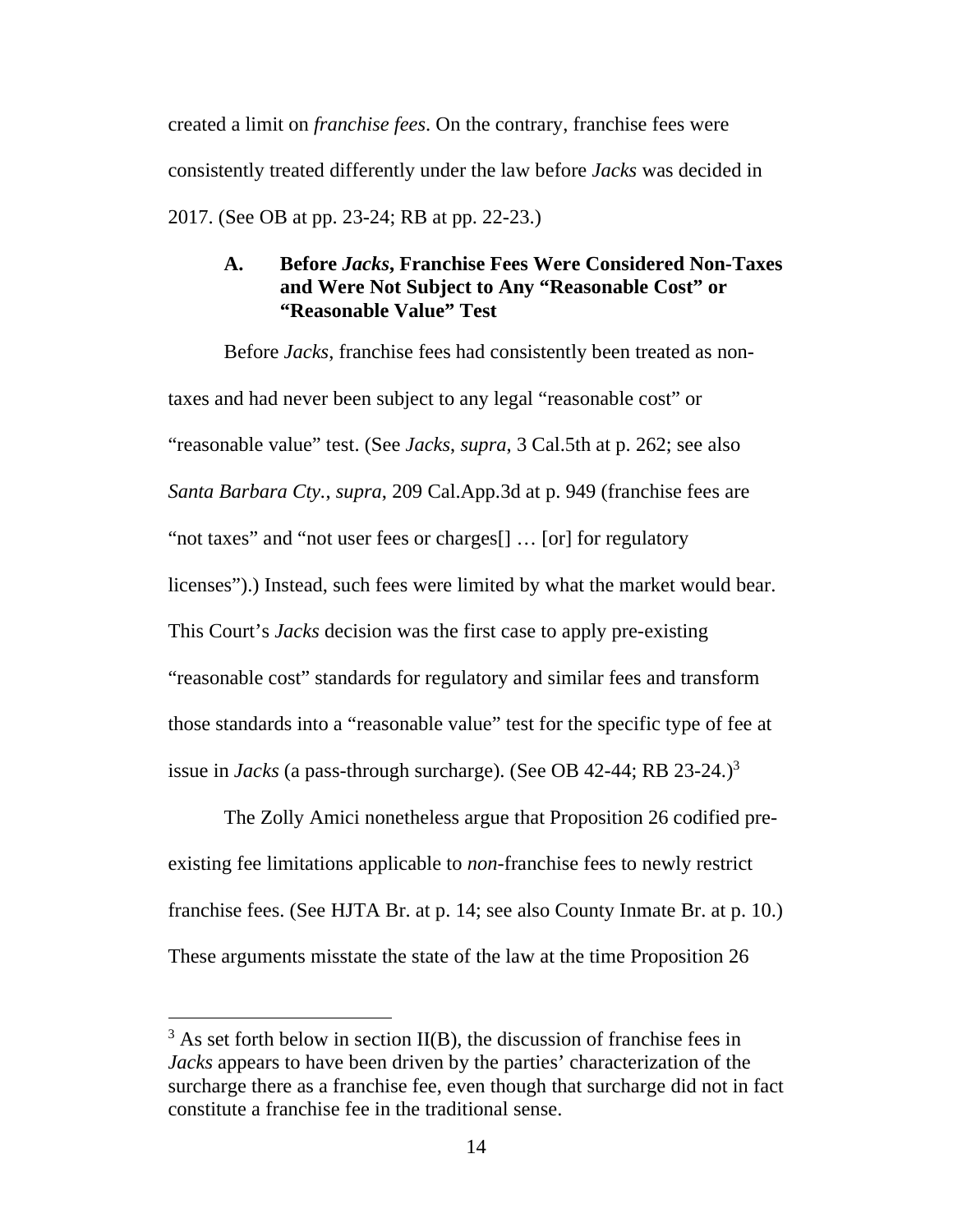was passed. Because *Jacks* and its novel "reasonable relationship to value" test *post-dated* Proposition 26 by seven years, "voters cannot have intended to 'keep' a limitation that did not exist at the time." (RB at pp. 22-23.) Nor can Proposition 26 be understood to preemptively embrace the later *Jacks* holding. (*Id.*; see also Legis. Br. at p. 23; BATA/MTC Br. at pp. 36-37.)

The Zolly Amici cannot avoid this chronological problem. Despite repeatedly arguing that pre-*Jacks* case law limiting regulatory and similar fees always applied to franchise fees, the Zolly Amici do not cite a *single* pre-*Jacks* case that limited a contractual franchise fee to its "reasonable cost" or "reasonable value." (See HJTA Br. at pp. 10-14; County Inmate Br. at pp. 10, 21-22.) The only case they cite to support a purported "reasonable value" limitation on franchise fees is *Jacks*. (See, e.g., County Inmate Br. at p. 10.) Even Respondents acknowledge that their proffered "franchise-fee test [was] *recently created* in *Jacks*" and did not exist before that decision came down. (See Answer to Petition for Review (July 10, 2020) at pp. 6-7 (emphasis added); RB at p. 22 (demonstrating that Respondents' argument for a preexisting franchise fee limit was based entirely on *Jacks*).)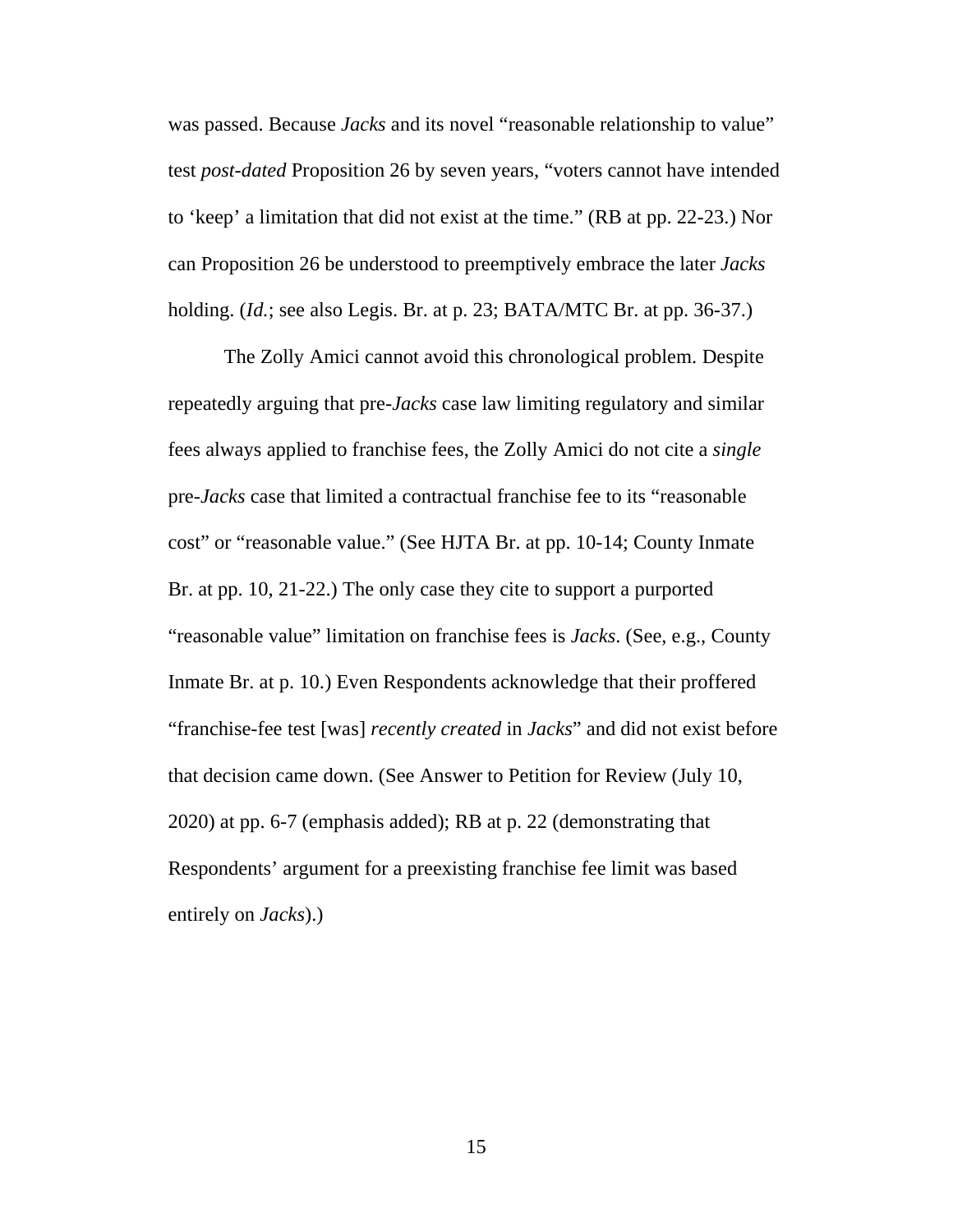## **B. The** *Jacks* **Holding Does Not Govern Oakland's Franchise Fees Because the Pass-Through Surcharge in** *Jacks* **Was**  *Not* **Contract Consideration Paid in Exchange for Franchise Rights**

Likewise, to the extent that the Zolly Amici rely on *Jacks* and its "reasonable relationship to value" test, that reliance is unavailing because *Jacks*' holding regarding the specific pass-through surcharge addressed in that case is clearly distinguishable from Oakland's true franchise fees. (See OB at pp. 42-44; RB at pp. 23-24.) Although some language in *Jacks* may appear to suggest that pre-Proposition 26 franchise fees must be limited to an amount that bears a reasonable relationship to the franchise's value, the Court's actual holding is necessarily limited to the particular type of charge in that case.

*First*, *Jacks* is distinguishable because it expressly did not analyze the impact or meaning of Proposition 26 or Exemption 4 and its exemption of government property charges from the new definition of "tax." (OB at p. 41; RB at pp. 23-24.) Although *Jacks* indicated that franchise fees would fall under Proposition 26's Exemption 4, it declined to construe that provision because "Proposition 26's exception from its definition of a 'tax' with respect to local government property is not before us." (*Jacks*, *supra*, 3 Cal.5th at p. 263 & fn. 6.)

*Second*, *Jacks* is distinguishable on its facts because the passthrough surcharge the Court analyzed there was *not* a true franchise fee, in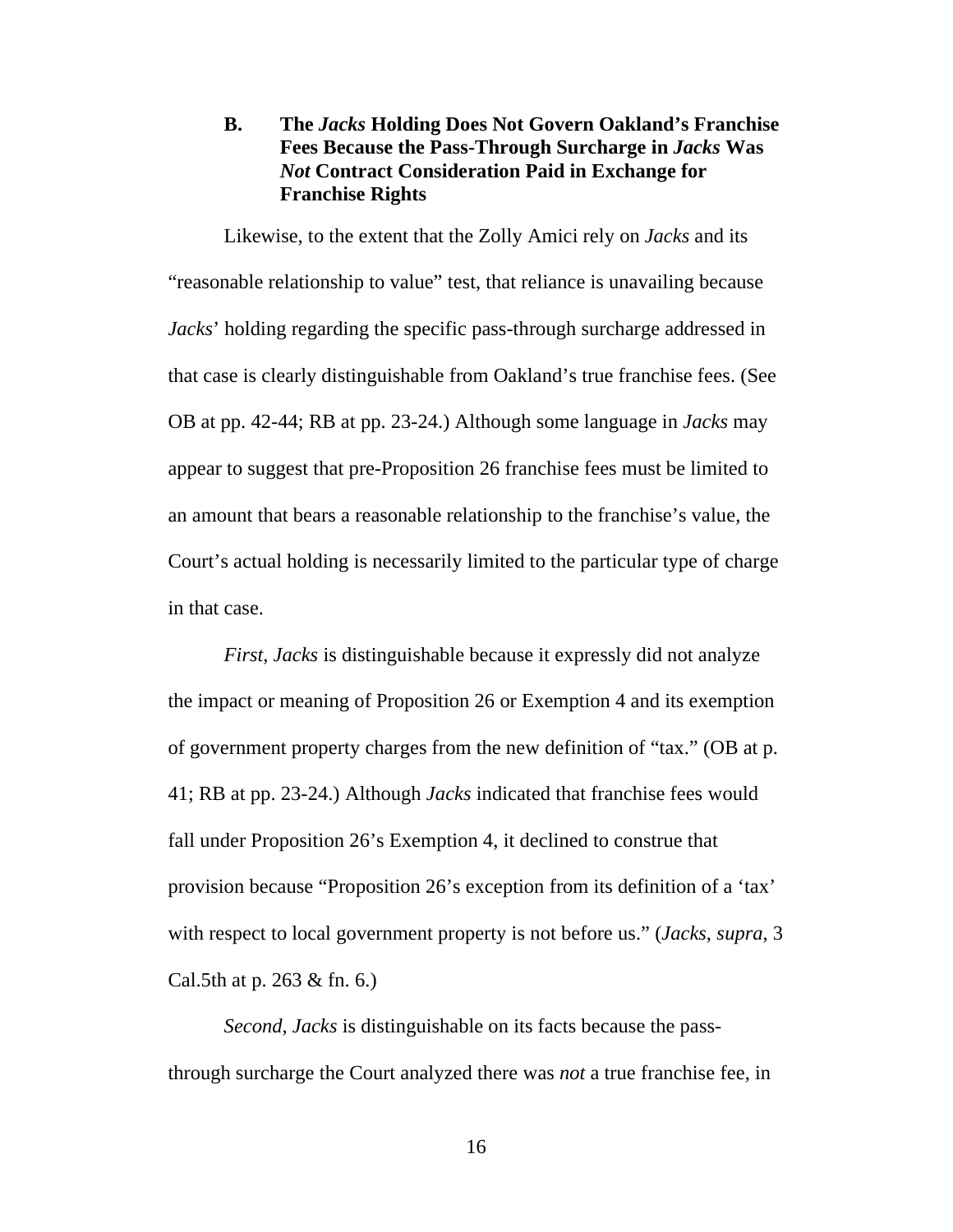contrast to Oakland's franchise fees here. As shown above, franchise fees are paid as contract consideration for the purchase of, and in exchange for, a franchise. (See *supra* § I.) But the 1% surcharge the plaintiffs challenged in *Jacks* was a different kind of fee. In that case, Southern California Edison ("SCE") agreed only to *collect* the 1% surcharge from its ratepayers and to pass that fee back to Santa Barbara, the local government with whom it had a contract, but the company bore no obligation to pay any part of the surcharge itself. Put another way, the surcharge was *not* paid *for the purchase of or in exchange for* the franchise rights awarded to SCE. In fact, the franchise agreement allowed SCE to *terminate* the franchise contract if it could not obtain approval to impose the surcharge on its ratepayers, making clear it was never a part of the purchase price *SCE* agreed to pay for the franchise. (See *Jacks*, *supra*, 3 Cal.5th at pp. 254-56.)

Despite these factual distinctions from Oakland's and other traditional franchise fees, the City of Santa Barbara described the 1% surcharge as a franchise fee in its summary judgment motion in *Jacks*. Santa Barbara "contend[ed] this separate charge [the 1% surcharge], together with another charge equal to 1 percent of SCE's gross receipts that SCE includes in its electricity rates, is the fee paid by SCE for the privilege of using City property in connection with the delivery of electricity." (*Jacks*, *supra*, Cal.5th at p. 254.) This Court then adopted the "franchise fee" framework based on the parties' choice of terms. Nonetheless, the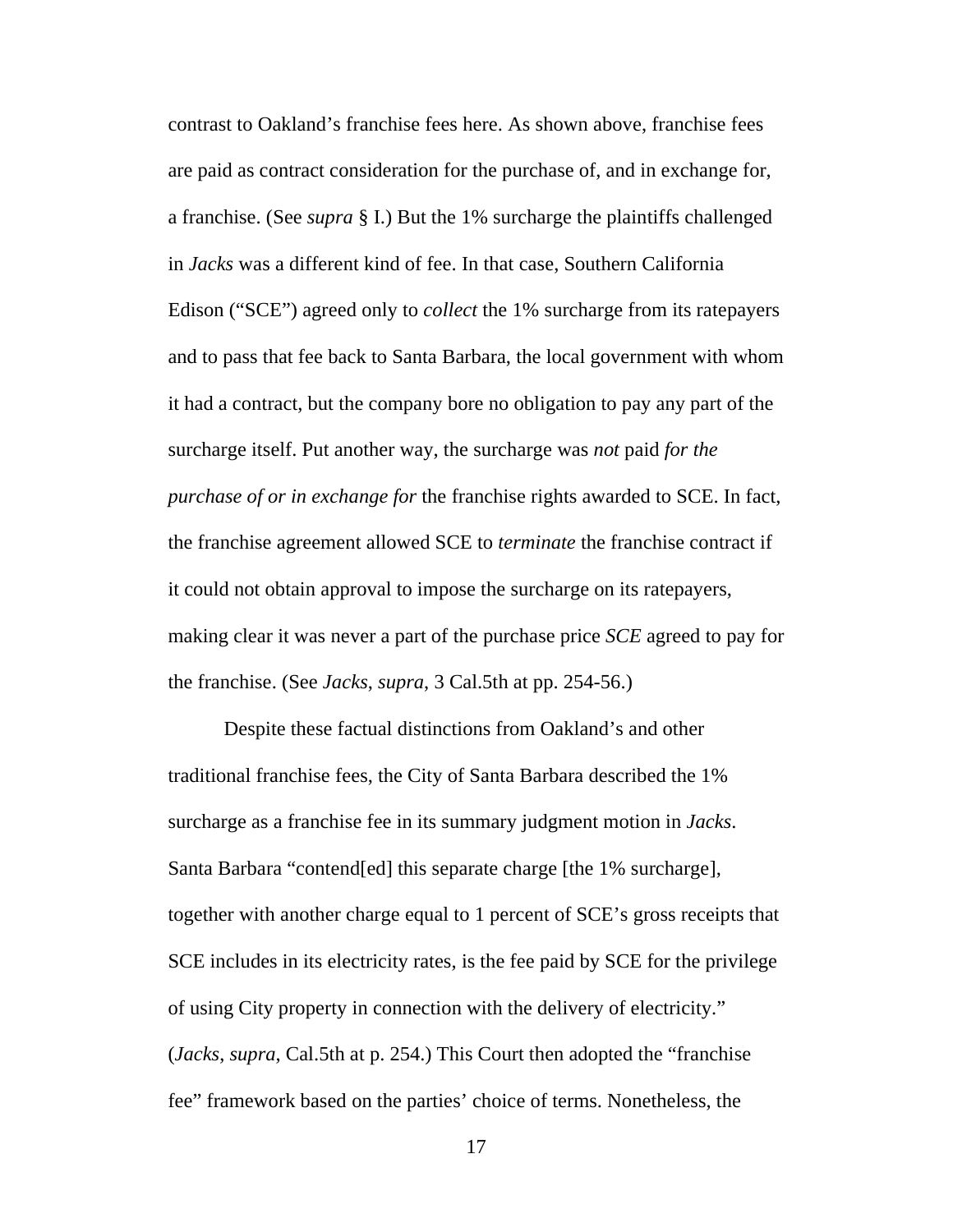*Jacks* surcharge remains distinguishable from the franchise fees at issue in this case. (See OB at pp. 42-44; RB at pp. 21-24.)

## **C. HJTA's Arguments That Franchise Fees Are "User Fees" That Must Be Limited to the "Reasonable Cost" of Providing a Government Service Are Unavailing**

Finally, HJTA attempts to redefine franchise fees as "user fees" that would be subject to pre-*Jacks* limitations on "other fees" as codified in Proposition 26. HJTA posits that "[a] charge imposed for the temporary use of public property, such as a parking space or bridge toll, is a 'user fee,'" and that "[t]he fee at bar, then, for garbage trucks to operate on city streets, is a type of user fee." (HJTA Br. at p. 11; see also *id.* at p. 18.) HJTA then argues that because "user fees" have historically been "limited to recovering the government's actual, reasonable cost of providing the service" and "apportioned … [to be] reasonably related to the payor's own burden on, or benefit from the public service" (HJTA Br. at pp. 11-12), the test for franchise fees under Proposition 26 must also limit the fee to "'the reasonable costs of the governmental activity,' allocated according to the payor's burden thereon." (HJTA Br. at p. 29.)

HJTA's "user fee" construct fails for several reasons. *First*, as explained above, Oakland's franchise fees cannot be characterized as "user fees." Rather, they are consideration for a broad bundle of property interests. (See *supra* § I.)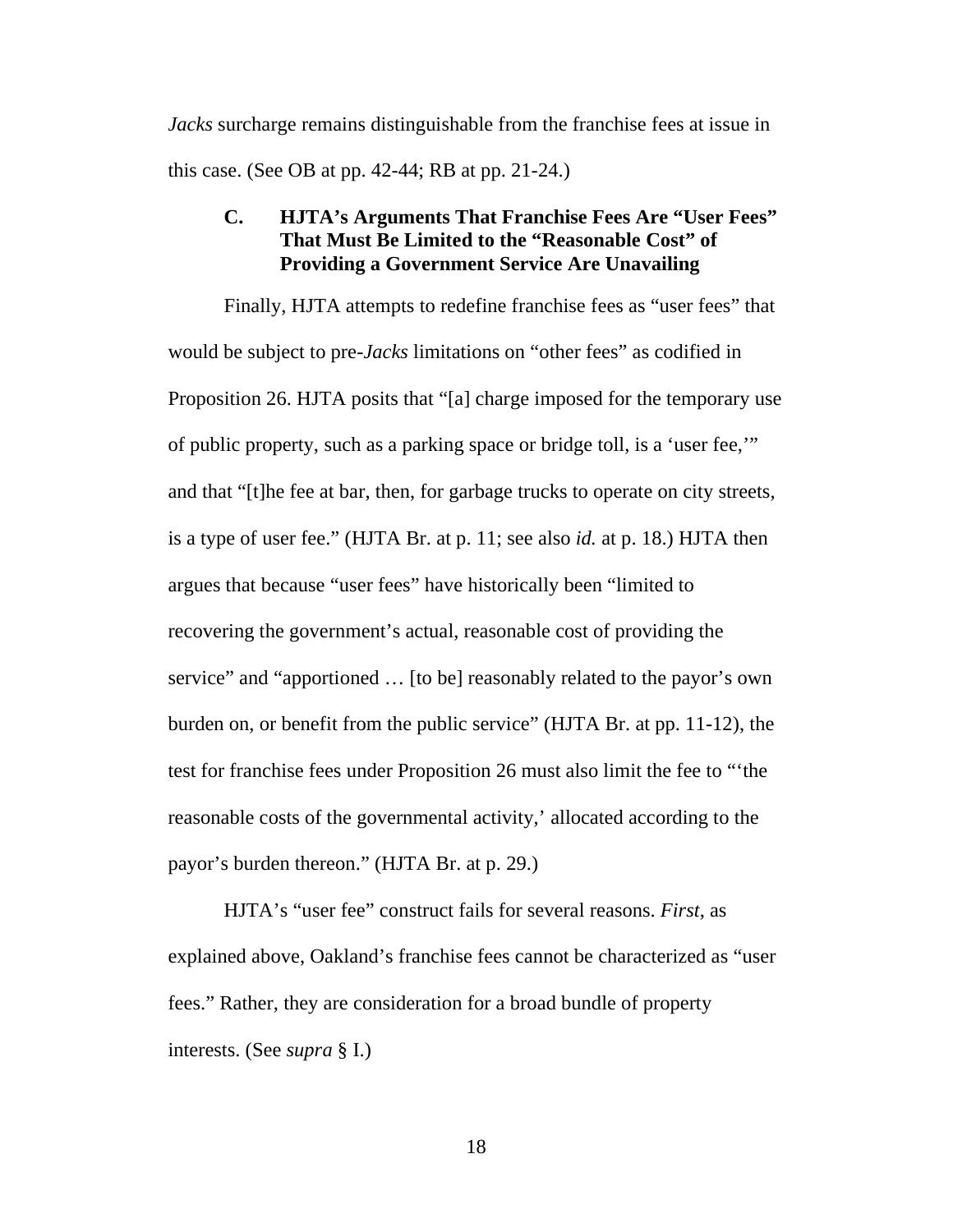*Second*, HJTA's argument misconstrues the meaning of "user fee." The court in *Santa Barbara Cty.*, on which HJTA relies, expressly held that franchise fees *are not user fees* (or taxes). (See HJTA Br. at pp. 11-12.) That court held that "[a]lthough franchises may be taxed like other forms of property, fees paid for franchises *are not taxes, user fees or regulatory licenses*." (*Santa Barbara Cty.*, *supra*, 209 Cal.App.3d at p. 950 (emphasis added); see also *id.* ("[F]ranchise fees collected for grants of rights of way are not "'proceeds of taxes'" … . These fees are not user fees or charges, nor are they for regulatory licenses.").) This is because "user fees or charges are typically *cost recovery charges* imposed on *individual citizens* for the *specific, temporary use* of public property." (*Ibid.* (emphasis added); see also Prop 26 Voter Information Guide at p. 56 (a "user fee" is a fee "where the user pays for the cost of a *specific service or program*") (emphasis added).)

In contrast, franchise fees like Oakland's are not imposed on "individual citizens" to recover costs for the "temporary use" of public property. They are exacted from corporations (the private waste-hauling and recycling franchisees) as contract consideration for a franchise right – which includes a "relatively long possessory right to use land," not a "temporary use" of property. (*Santa Barbara Cty.*, *supra*, 209 Cal.App.3d at p. 950; see *supra* § I.)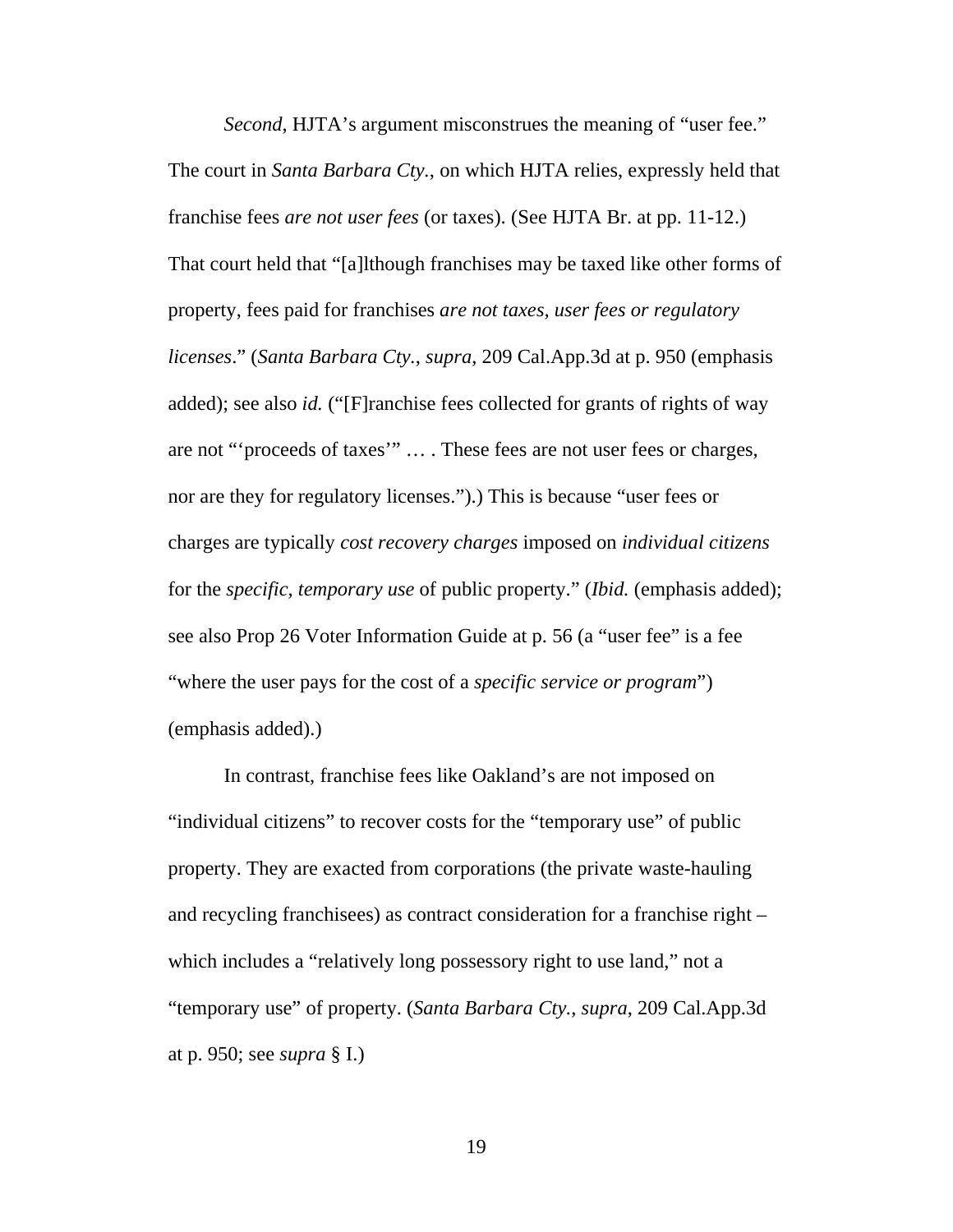*Third*, HJTA's position is inconsistent with Respondents' current position and with HJTA's prior position as amicus curiae in the *Zolly* Court of Appeal. (See AB at 35 (conceding "there is clearly no government cost associated with a franchise fee"); RB at 11-13; Amicus Curiae Brief of Howard Jarvis Taxpayers Association (Dec. 30, 2019) No. A154986, at p. 13 (arguing "the applicable rule" is the "reasonable relationship to value" test in *Jacks*).)

HJTA's "user fee"-based "reasonable cost" standard has no support in either law or fact.

### **III. The Zolly Amici Misconstrue the Meaning and Purpose of Proposition 26**

## **A. Exemption 4 Establishes a Categorical Exemption for Franchise Fees as Charges for the Use or Purchase of Government Property**

Franchise fees are not a "tax" under Proposition 26 because Proposition 26 defined "tax" to exclude any "charge for entrance to or use of local government property, or the purchase, rental, or lease of local government property." (Cal. Const., art. XIII C, § 1, subd. (e), par. (4); see also OB at pp. 13-14; RB at pp. 13-14.) This exemption is categorical because the plain language does not require that such charges not exceed any "reasonable cost" or "reasonable value" threshold in order not to be a "tax." By contrast, there is express language in the first three exemptions that precede Exemption 4 that limits *those* charges to their "reasonable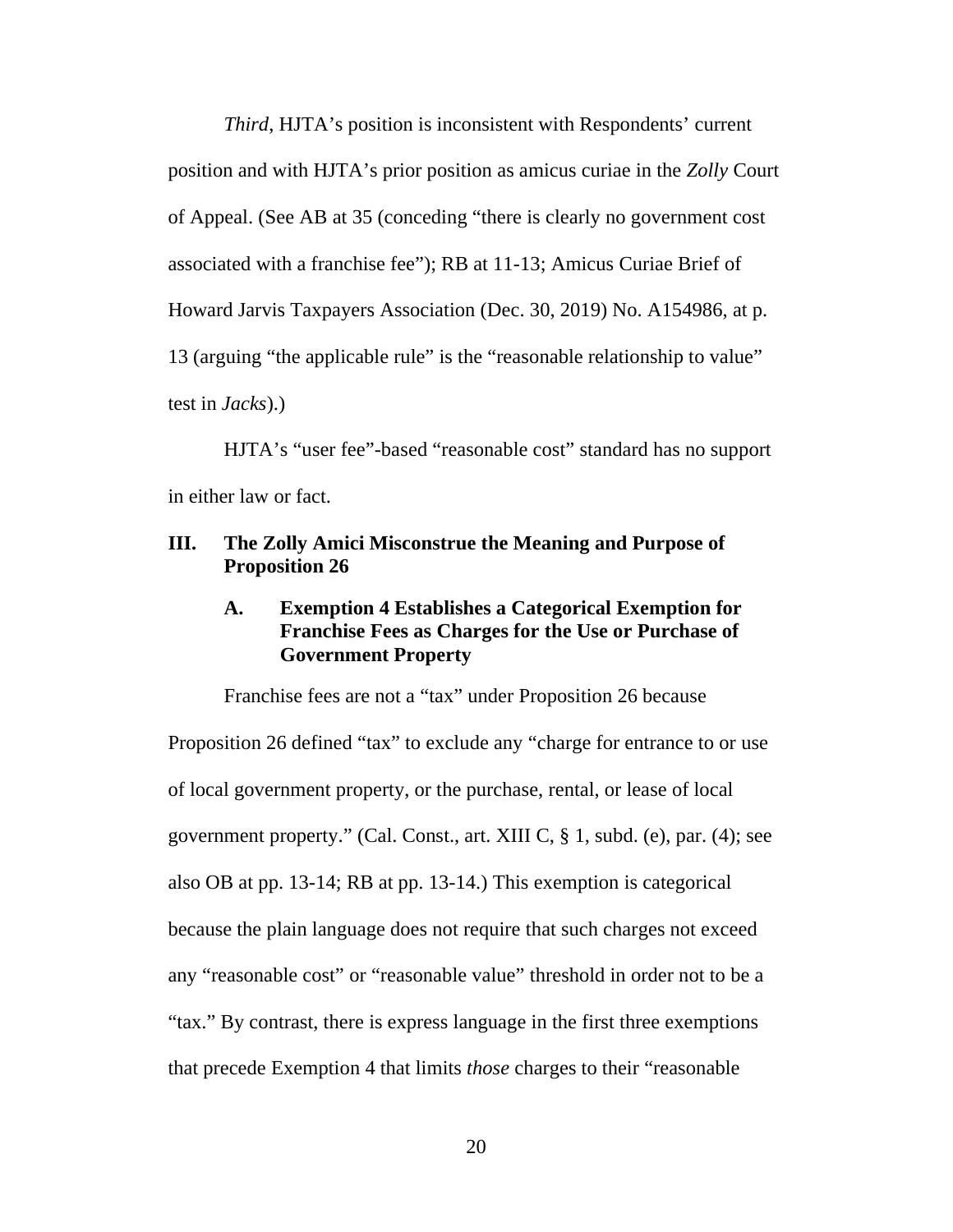costs." (Compare Cal. Const., art XIII C, § 1, subd. (e), pars. (1)-(3), with Cal. Const., art XIII C, § 1, subd. (e), par. (4); see also OB at pp. 13-14; RB at pp. 13-14.)

Under basic principles of construction, Exemption 4's omission of any express "reasonable cost" limitation and its contrasting language with the first three exemptions reflect voter intent to impose different requirements for each of Article XIII C's seven exemptions – each of which must be given meaning. (See, e.g., *Klein v. United States* (2010) 50 Cal.4th 68, 80 (quoting *Cornette v. Dept. of Transportation* (2001) 26 Cal.4th 63, 73); see also OB at pp. 21-26; RB at pp. 13-14; Legis. Br. at p. 17; BATA/MTC Br. at p. 20.)

- **B. The Zolly Amici's Proposed Interpretations of Article XIII C Are Inconsistent with Principles of Construction and Their Own Prior Positions** 
	- **1. The Zolly Amici Improperly Read a "Reasonable Value" or "Reasonable Cost" Requirement into the Text of Exemption 4, Leading to Surplusage and Absurd Results**

The Zolly Amici's interpretation of Article XIII C is inconsistent with the provision's plain language and creates surplusage and illogical outcomes disfavored under standard principles of construction. (See *infra* at pp. 22-28.)

The *Zolly* appellate court found the exemptions in Article XIII C ambiguous based on language in Article XIII C, subdivision (e) that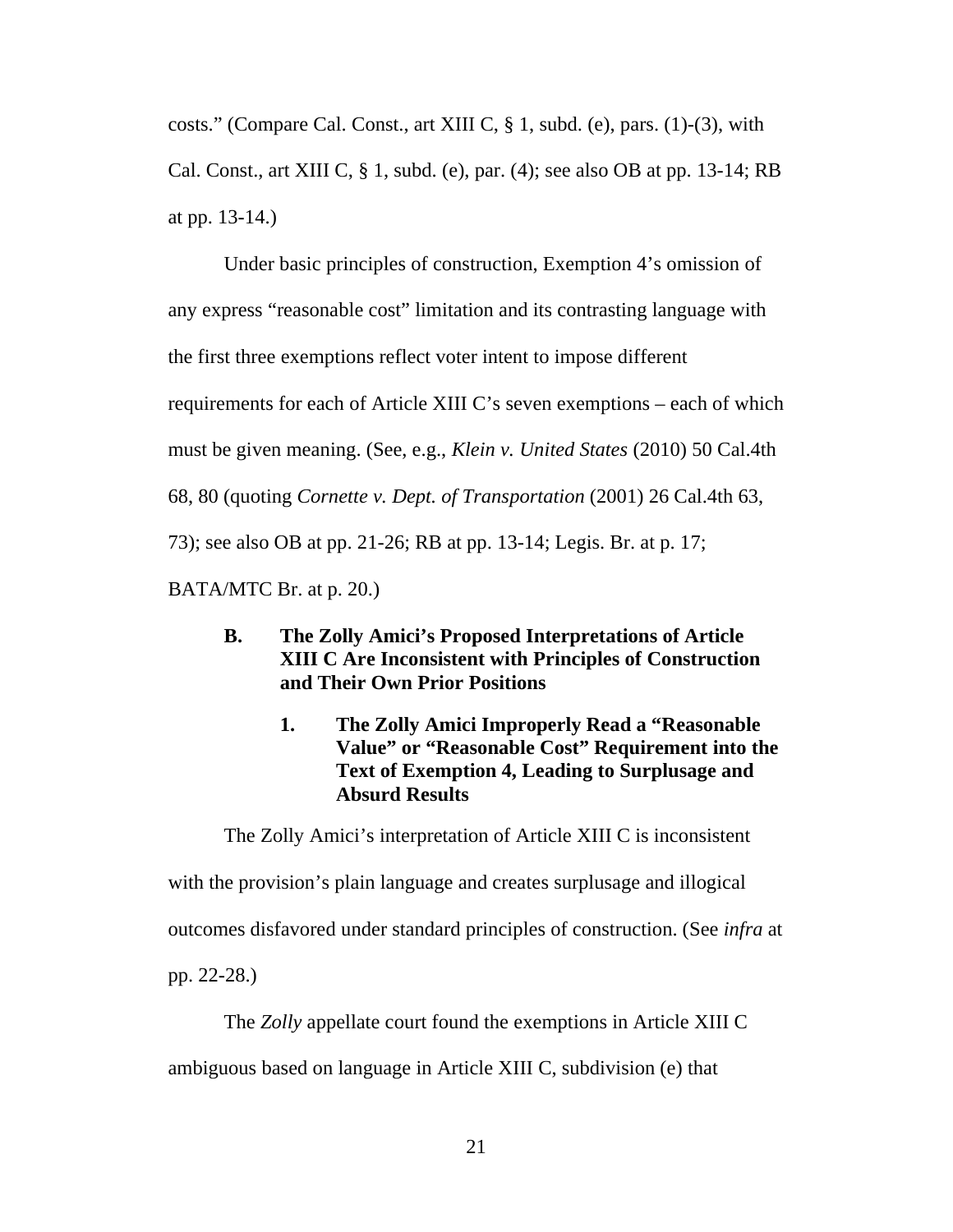requires the government to bear the burden of proving that the amount of a charge does not exceed "the reasonable costs of the governmental activity." (*Zolly*, *supra*, 47 Cal.App.5th at 87.) Specifically, the *Zolly* appellate court found it ambiguous whether paragraph (e) "applies to all seven exemptions, or only to the first three exemptions that explicitly include a reasonableness requirement." Applying similar reasoning, the Zolly Amici argue that Exemption 4's burden-shifting provision imposes a "blanket requirement" that charges under all seven exemptions must not exceed their "reasonable cost" in order to be exempt from the definition of "tax."<sup>4</sup> (See HJTA Br. at 18-19; see also County Inmate Br. at 23 fn. 4.) But the Zolly Amici's interpretation ignores the plain language of Article XIII C and Exemption 4 and contravenes rules of construction to achieve their desired result. When interpreting a voter initiative, courts must "examine the language of the initiative as the best indicator of the voters' intent." (*BATA,* 51 Cal.App.5th at 458-59.) Article XIII C clearly and plainly defines any charge as a "tax"

<sup>&</sup>lt;sup>4</sup> The *Zolly* appellate court found that the "reasonable cost" language in Article XIII C, subdivision (e) rendered Article XIII C ambiguous, and then relied on its findings regarding voter intent "to conclude a franchise fee…must still be reasonably related to the *value* of the franchise" under *Jacks*. (*Zolly*, *supra*, 47 Cal. App. 5th at 87-88 (emphasis added).)

In contrast, HJTA rejects the *Jacks* and *Zolly* "reasonable value" test and instead argues that Article XIII C, subdivision (e) imposes an additional substantive requirement that government property charges not exceed their "reasonable *cost*." (See, e.g., HJTA Br. at pp. 9, 28-30; cf. County Inmate Br. at 23-24 & fn. 4 (arguing this Court need not decide if franchise fees are limited "by value or by cost").)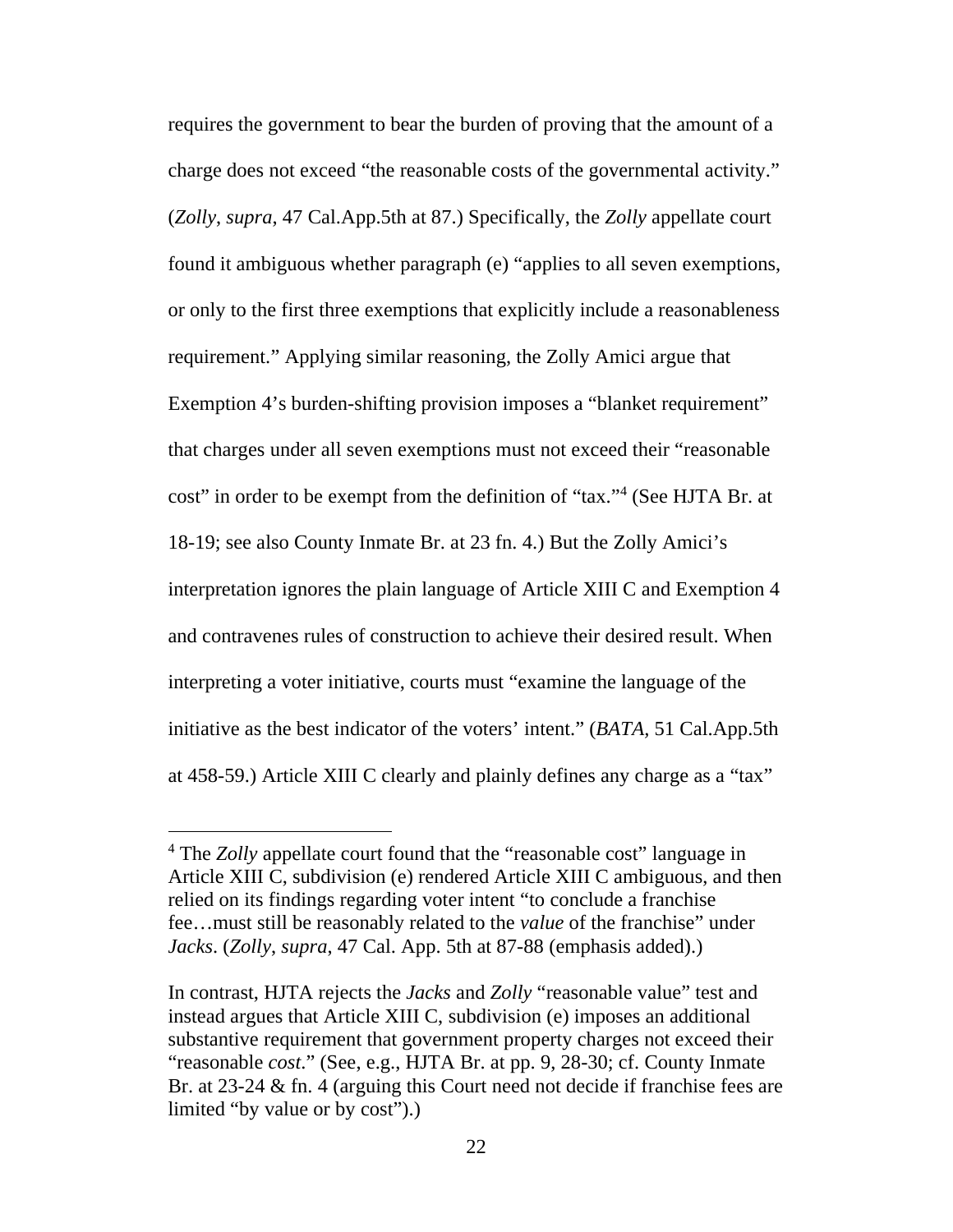*except*, as to Exemption 4, any "charge imposed for entrance to or use of local government property, or the purchase, rental, or lease of local government property." (Cal. Const., art. XIII C, § 1, subd. (e), para. (4); BATA/MTC Br. at 18-19.)

The Zolly Amici's argument that subdivision (e)'s burden of proof requirements nonetheless impose an additional "reasonable cost" limitation on all seven exemptions, including Exemption 4, fails on multiple grounds. (HJTA at pp. 19, 22.)

*First*, subdivision (e) is simply a burden-shifting provision that allocates the burden of proving the respective requirements of each exemption; it does *not* add substantive requirements. (See OB at pp. 25-31; RB at pp. 11-13; *BATA* at p. 461.)<sup>5</sup> Thus, the government bears "the burden of establishing that a charge is 'not a tax' in the first instance (*i.e.*, that it falls under one of the enumerated exemptions), and then that the charge is limited to the 'reasonable costs' of an activity or service" and is fairly allocated to the payor's burden or benefits received "where an exemption so requires (*i.e.*, the first three exemptions)." (OB at p. 26.) Nothing in

<sup>5</sup> HJTA incorrectly suggests that Oakland's citations to *BATA* are "improper" because this Court granted review of the *BATA* decision. (HJTA Br. at 19, fn. 2.) Oakland did not cite *BATA* as precedential, and it was entirely proper for Oakland to cite the case for its persuasive value. (See Cal. Rules of Court, rule 8.1115(e)(1); *BATA* Docket, Oct. 14, 2020 Grant and Hold Order (granting *BATA* petition for review but deferring further action in *BATA* "pending consideration and disposition of a related issue" in *Zolly*).)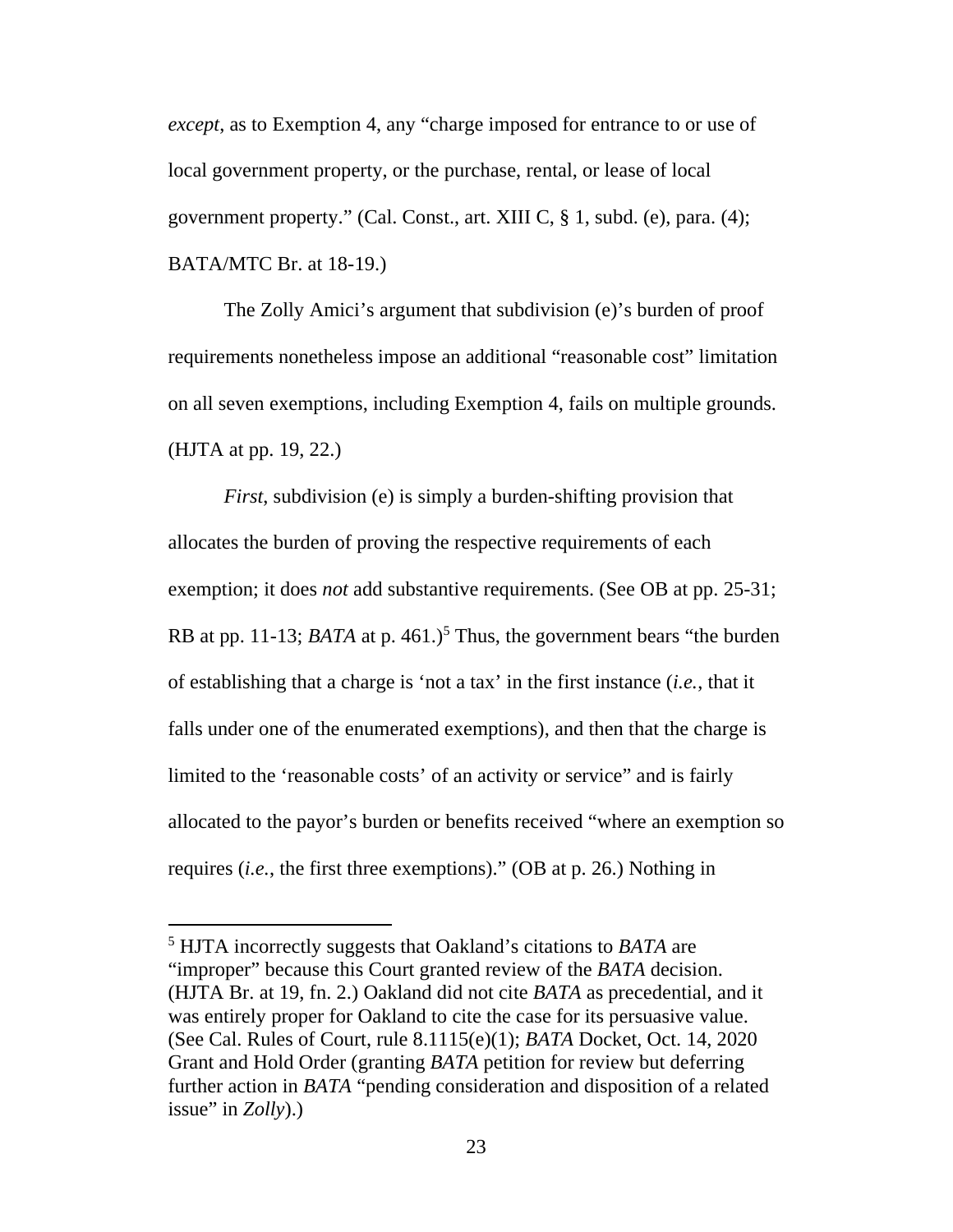Proposition 26's language or ballot materials suggests that this procedural burden-shifting clause was intended to add *substantive* requirements to any exemption.

*Second*, the Zolly Amici's interpretation of subdivision (e) as imposing additional substantive requirements creates untenable surplusage problems, contravening basic principles of construction. As the *BATA* court held in construing Article XIII A's parallel language, the express "reasonable cost" language in the first three exemptions is rendered superfluous if, as the Zolly Amici contend, subdivision (e)'s burden of proof language constitutes a *blanket* requirement that the government prove charges under all seven exemptions are limited to some "reasonable cost" and are proportionally allocated to the payor's burden in order not to be a "tax." (OB at p. 28; RB at pp. 11-13; *BATA*, 51 Cal.App.5th at pp. 459-60; see also BATA/MTC Br. at pp. 21-24.)

*Third*, HJTA misreads this Court's precedent in asserting that Oakland's "burden-shifting" interpretation is "contrary to the holding in *City of San Buenaventura v. United Water Conservation Dist.* (2017) 3 Cal.5th 1191." (HJTA Br. at p. 21.) HJTA suggests that *San Buenaventura*  held, for all seven exemptions, that "besides just identifying which exception the agency claims, it must also *separately show*: (2) that the amount collected is no more than necessary to recover the reasonable costs of the governmental activity; and (3) that those costs are allocated in a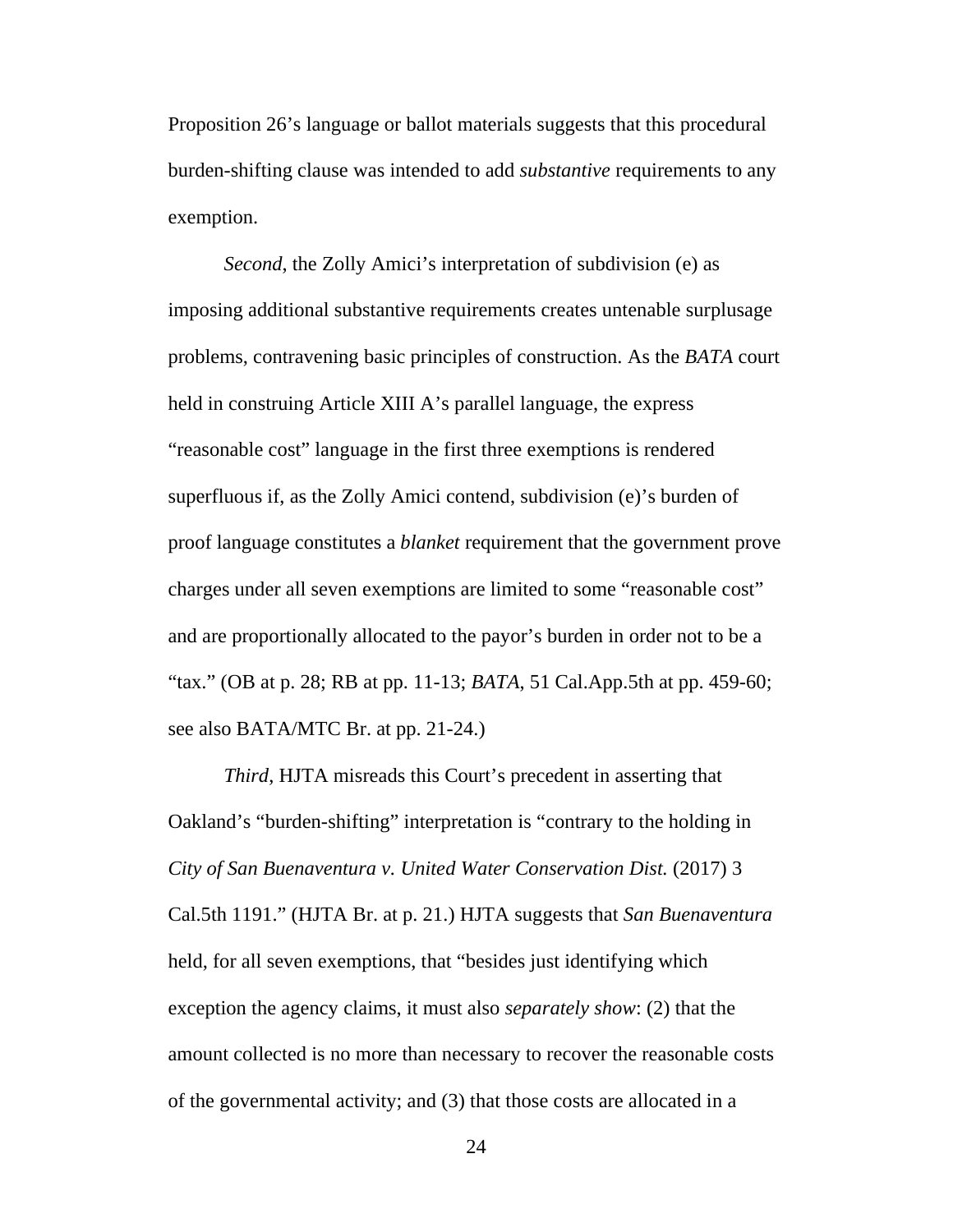manner that fairly relates to the payor's burdens on, or benefits received from, the governmental activity," and that voters "'intended each requirement to have independent effect.'" (HJTA Br. at p. 21 (emphasis added) (quoting *San Buenaventura*, 3 Cal.5th at p. 1214).)

But *San Buenaventura* neither construed the meaning of *Exemption 4* nor considered whether subdivision (e)'s "reasonable cost" and proportional allocation requirements apply to charges under *that*  exemption. Rather, *San Buenaventura* considered whether groundwater pumping charges were exempt from the definition of "tax" as "charges imposed for specific government benefits, privileges, services, or products provided directly to the payor" under *Exemptions 1 or 2*. (See *San Buenaventura*, *supra*, 3 Cal.5th at p. 1209 (citing Cal. Const., art. XIII C, § 1, subd. (e), pars.  $(1) & (2)$ .

That Court's analysis was limited only to fees for government services or benefits under Exemptions 1 or 2 and the scope of the government's burden to prove whether such fees are or are not a tax. (See *id.* at pp. 1209-1214 (discussing the constitutionality of fees "for a government service," privilege, or benefit).) Accordingly, the Court's holding that subdivision (e)'s "reasonable cost" and proportional allocation requirements are "separate steps in the analysis" is equally limited to charges that fall under Exemptions 1 and 2 and does not apply to Exemption 4. (See *ibid.*)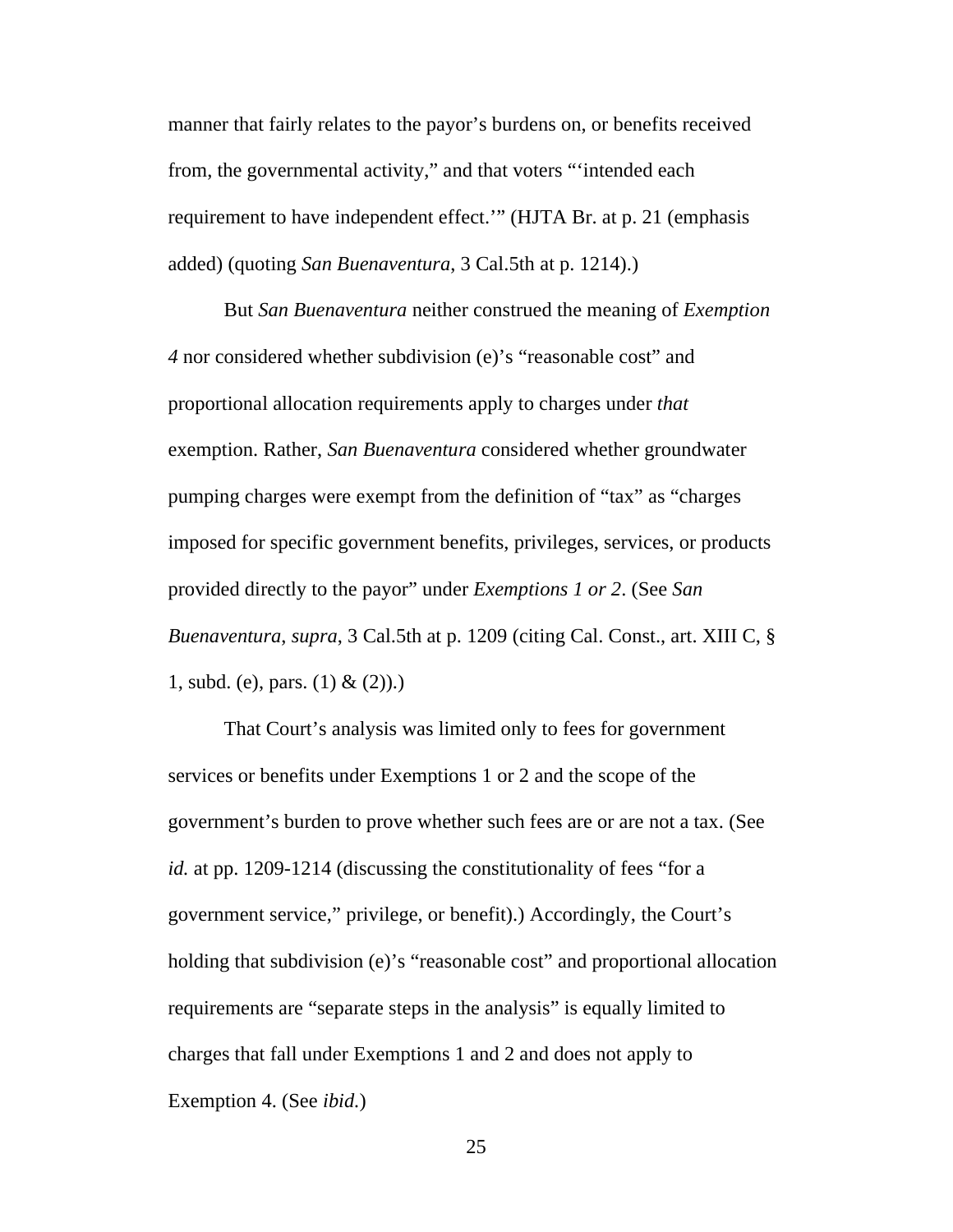*Fourth*, the Zolly Amici are wrong that Oakland's textual approach would create even greater absurdity. HJTA contends that "*not* applying the last paragraph to fees for entrance to or use of public property would be equally absurd" because it would mean "there is no legal limit" on franchise fees. (*Id.* at pp. 24-25.) HJTA then suggests a parade of horribles whereby utility providers will agree to pay ever-increasing fees to whet the "city's appetite" as part of a "'pay to play' shakedown," not caring "how much they pay" because the franchise fees are "simply passed through to the customers." (HJTA Br. at p. 25; see also County Inmate Br. at pp. 27- 29.)

The picture the Zolly Amici paint is not reality. Although Article XIII C provides that franchise fees categorically are not *taxes*, other legal and practical limitations keep franchise fees in check. As the League of California Cities and the California State Association of Counties explain at length, there are a number of "existing economic, political, and legal forces that naturally constrain the amount of these [franchise] fees." (League/CSAC Br. at pp. 12-25 (describing other limitations of franchise fees, including regulation, citizen referendum petitions, and negotiation process); see also Legis. Br. at pp. 22-23.) Moreover, "[s]olid waste haulers, which are private and for-profit entities, ... will not seek award of a franchise if there is no potential for profit," incentivizing them to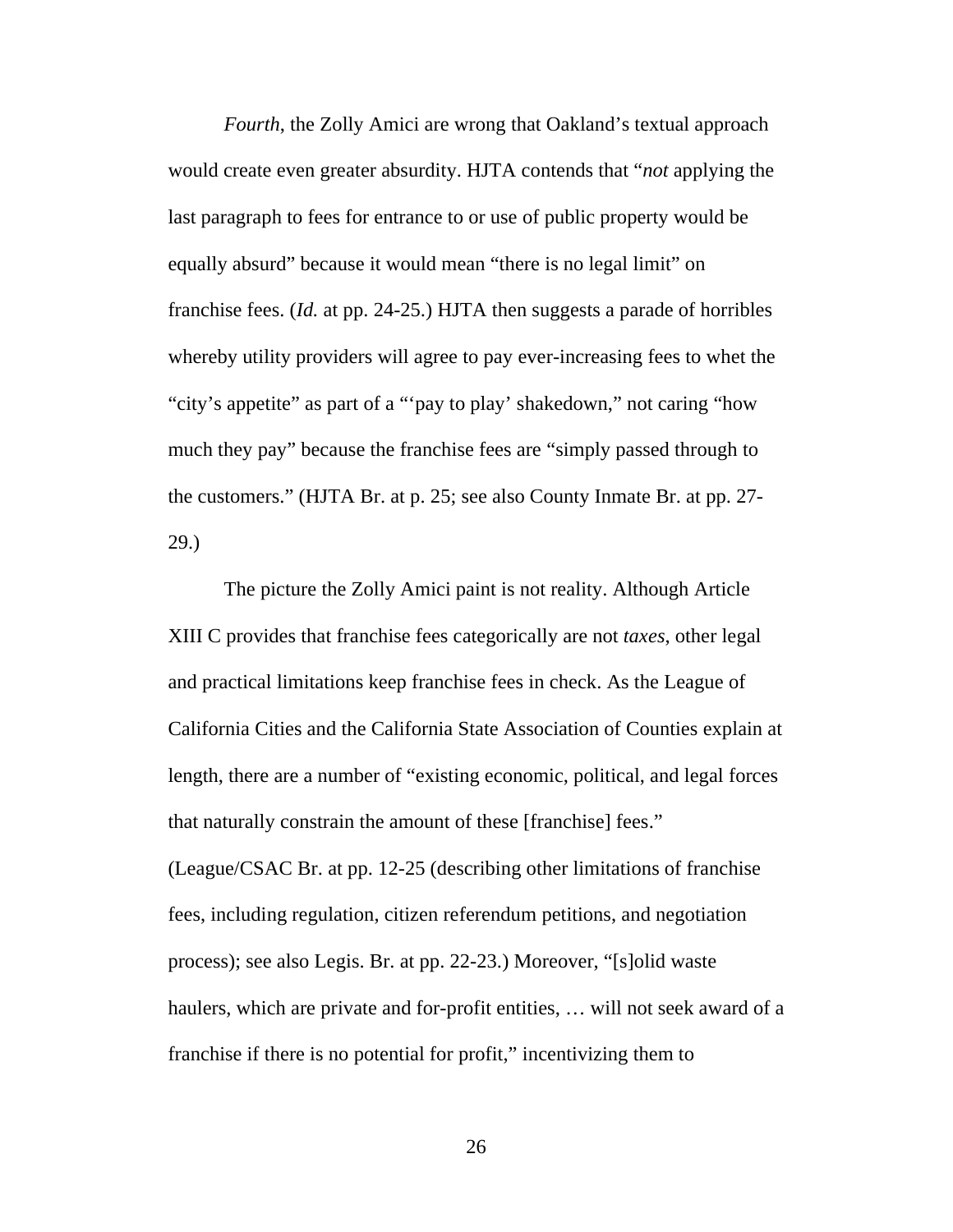"maximize rates *while minimizing costs*." (League/CSAC Br. at pp. 12-25 (emphasis added).)

## **2. Respondents' Shifting Legal Theories Underscore the Fatal Flaws in Their and the Zolly Amici's Positions**

In this case, as the Legislature's amicus brief chronicles, Respondents have offered three different legal theories to challenge Oakland's franchise fees. First, Respondents' original complaint did not allege violations of Proposition 26, focusing instead on alleged violations of Article XIII D; and they likewise opposed Oakland's demurrer to the second amended complaint on the ground that Oakland's franchise fees violated Proposition 218, not Proposition 26. (See 2 JA 384-87; see also Legis. Br. at 13 & Legis. RJN Exs. A & B.) Then, in their opening Court of Appeal brief, Respondents shifted their theory to argue that the franchise fees are taxes if not reasonably related to the "value" of the franchise, relying on the "reasonable cost" language in Article XIII C's burden of proof provision, subdivision (e). (See Appellants' Opening Brief on the Merits (Mar. 8, 2019) No. A154986; see also Legis. Br. at p. 13 & Legis. RJN Ex. C.) The Zolly appellate court adopted Respondents' construction of Article XIII C, which Respondents initially defended in their Answer to Oakland's Petition for Review. (See Answer to Petition for Review (July 10, 2020) at pp. 6-7; see also Legis. Br. at p. 13-14 & Legis. RJN Ex. D.)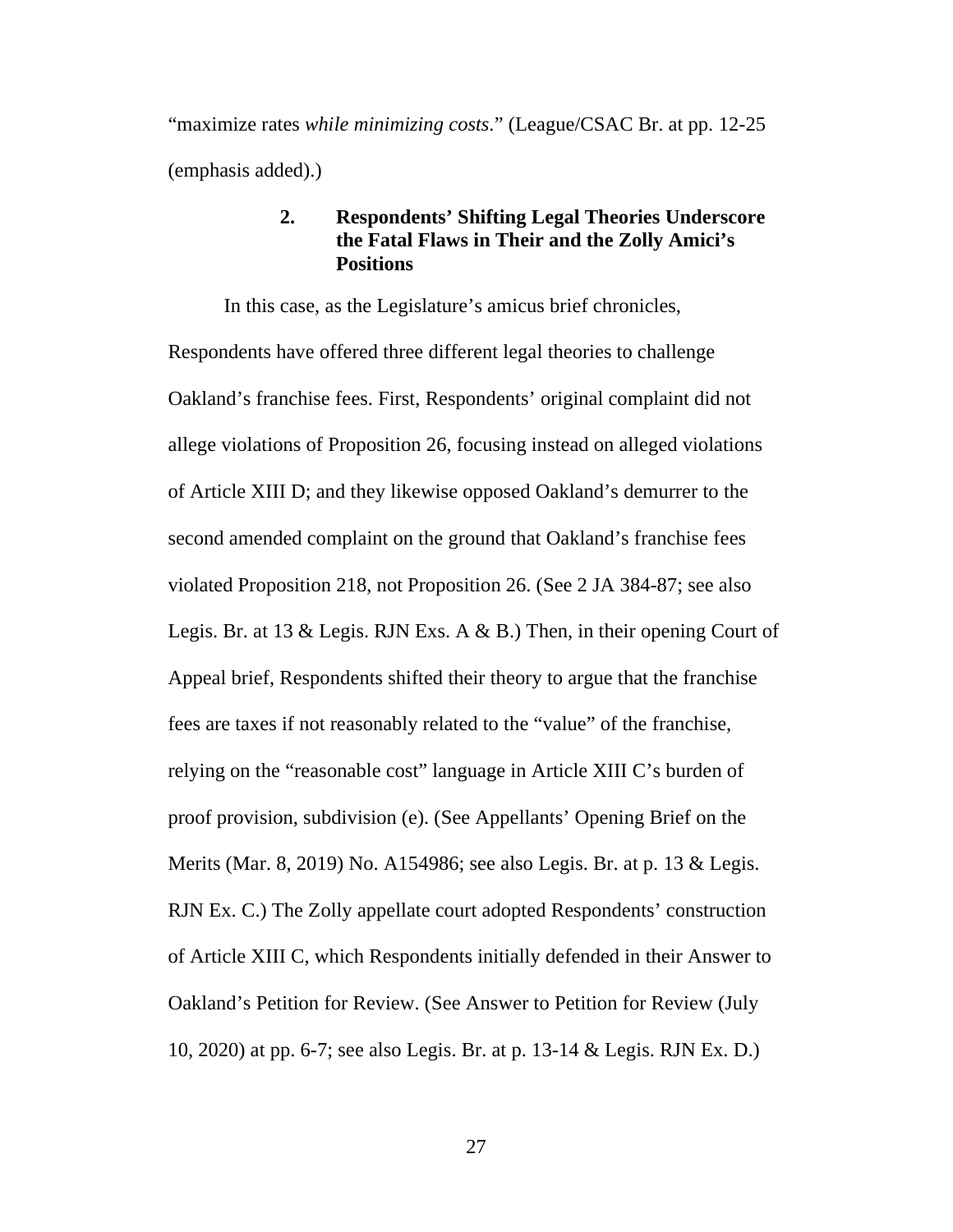But then, in this Court, Respondents shifted to a third theory, expressly disavowing their earlier construction that the Zolly appellate court applied in reversing the Superior Court's judgment in Oakland's favor. Respondents now concede that the "reasonable cost" limitation in Article XIII C, subdivision (e) cannot logically apply to franchise fees under Exemption 4 because "unlike the charges described in the first three exceptions, a franchise fee is paid for use 'of a government asset rather than compensation for a cost.' [Citation.] … [T]here is clearly no government cost associated with a franchise fee that could make that burden applicable." (AB at 34-35.) Instead, Respondents now argue, unsuccessfully, that the phrase "imposed for" in Exemption 4 means a government property charge must "actually [be] 'imposed for' the use of city property" in order to be exempt from the definition of "tax," such that fees in excess of a "reasonable estimate of the franchise value" are not "imposed for" the use of city property and are thus improper taxes. (See, e.g., AB at 33-36; see also Legis. Br. at 14.)

The record thus shows that Respondents have changed their legal theories at least three times in their effort to circumvent the plain-language, categorical exemption of franchise fees from Proposition 26's definition of "tax." The Zolly Amici, in their briefs in this matter and in other cases, have done the same. (See Legis. Br. at 13-14 (chronicling *BATA* plaintiffs' multiple changes in legal theory).) These shifting positions lay bare the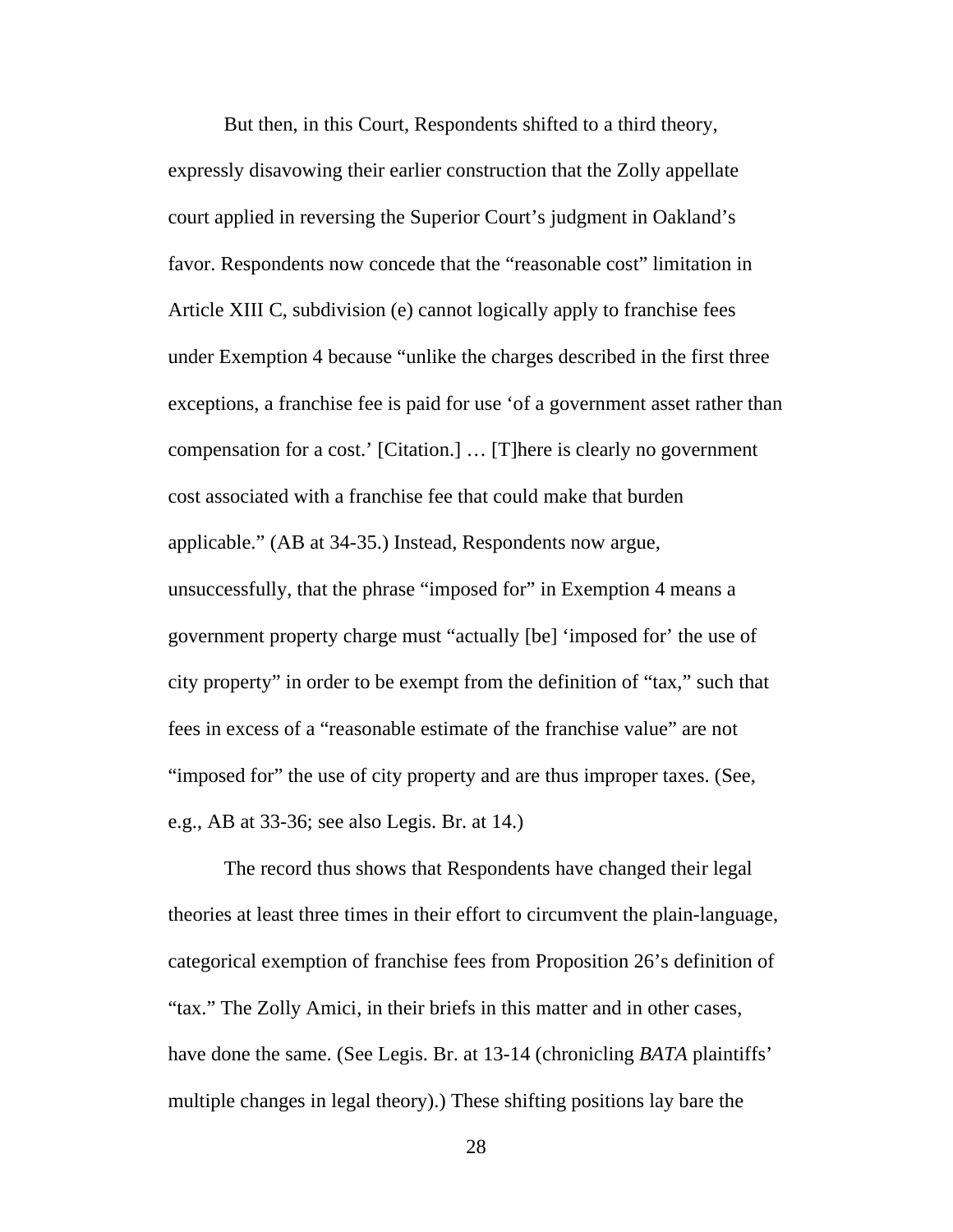weakness in Respondents' and the Zolly Amici's franchise fee challenge here.

## **C. Even if Article XIII C Were Ambiguous, HJTA Misconstrues the Ballot Materials, Which Show an Intent to Restrict Regulatory Fees, Not Franchise Fees**

Finally, the Zolly Amici rely on the Proposition 26 ballot materials and general statements of intent to argue that the categorical exemption apparent from Exemption 4's plain text would effectively "open a new loophole" in contravention of Proposition 26's "purpose of subjecting more fees to voter approval, not fewer." (HJTA Br. at pp. 15-18; see also County Inmate Br. at p. 25.) HJTA argues that Proposition 26's intent to "close perceived loopholes" and address the problem of governments "disguising taxes as fees" means it would be "incongruous" to rule that Exemption 4 *categorically* exempts certain types of charges, including franchise fees (even though that is what the text itself requires). (HJTA Br*.* at p. 16.)

The Zolly Amici's arguments fail because they are based on a limited view of the Proposition 26 ballot materials. The initiative's purposes were not limited to converting all fees into potential taxes. Like Respondents, the Zolly Amici "misuse[] general statements of purpose to suggest that every individual provision must be interpreted to expand the definition of 'tax.'" (RB at p. 24.) But while Proposition 26 was passed in part to expand the charges that could be deemed a "tax," it also simultaneously *exempted* other categories of charges from that expanded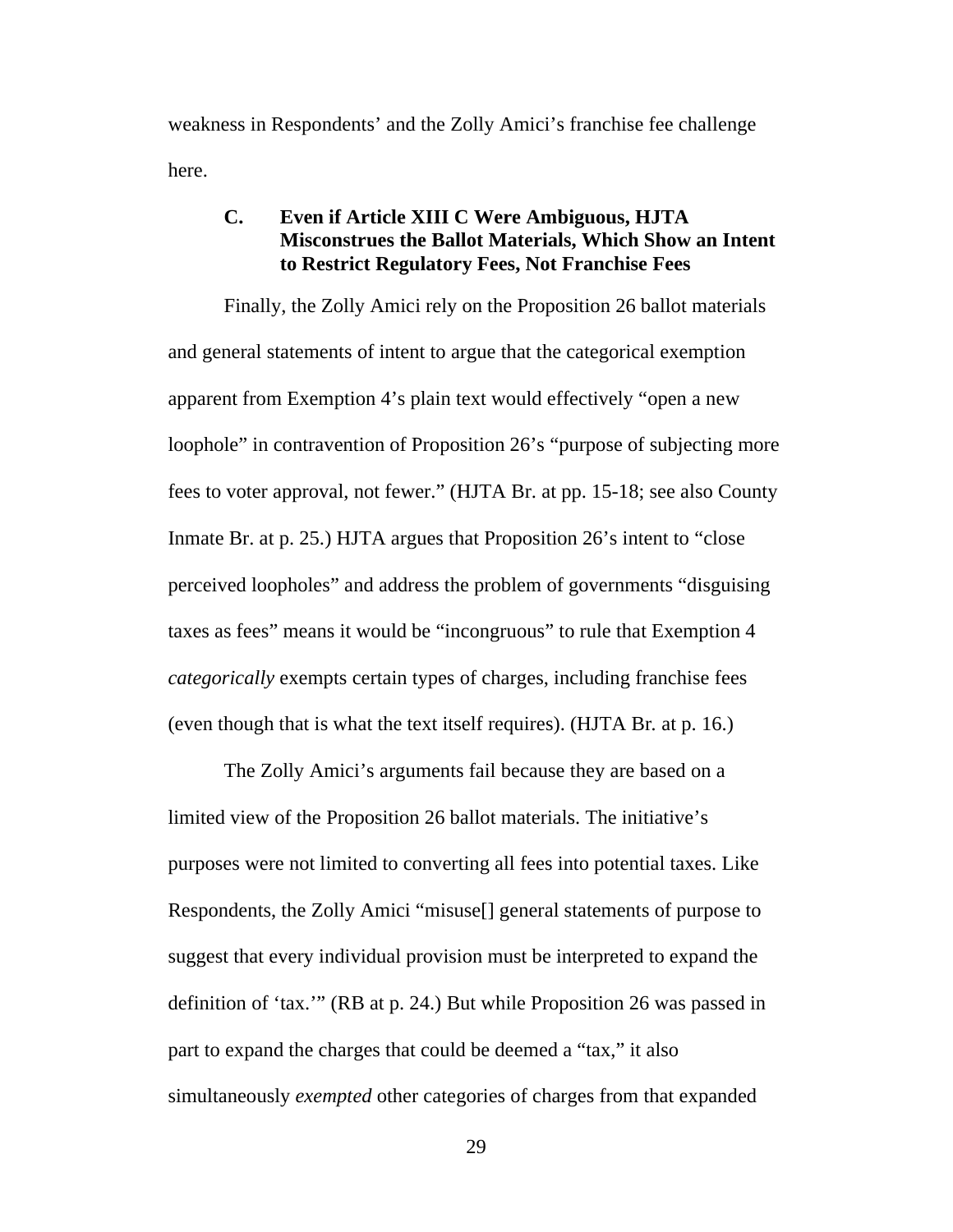definition, evidencing an express intent to preserve those charges as *nontaxes*. (*Id.* at pp. 24-25; see also Legis. Br. at pp. 18-19; BATA/MTC Br. at pp. 29-35.)

The Zolly Amici's stringent "anti-tax" reading of the Proposition 26 ballot materials is contradicted by numerous statements that reflect Proposition 26's primary focus on curtailing state and local governments from disguising new taxes as *regulatory* fees. (See, e.g., OB 35; *Schmeer v. County of Los Angeles,* (2013) 213 Cal.App.4th 1310, 1326 (Proposition 26 was passed "in an effort to curb the perceived problem of a proliferation of *regulatory fees* imposed by the state") (emphasis added).) For instance, HJTA cites Proposition 26's findings and declarations as evidence of its purpose to "subject[] more fees to voter approval, not fewer." (HJTA Br. at pp. 15-16.) But those Findings and Declarations of Purpose instead show Proposition 26's specific focus on excessive and improper *regulatory* fees:

[The recent] escalation in taxation does not account for the recent phenomenon whereby the Legislature and local governments have disguised new taxes as 'fees' in order to extract even more revenue from California taxpayers without having to abide by these constitutional voting requirements. *Fees couched as 'regulatory' but which exceed the reasonable costs of actual regulation or are simply imposed to raise revenue for a new program and are not part of any licensing or permitting program are actually taxes and should be subject to the limitations applicable to the imposition of taxes*.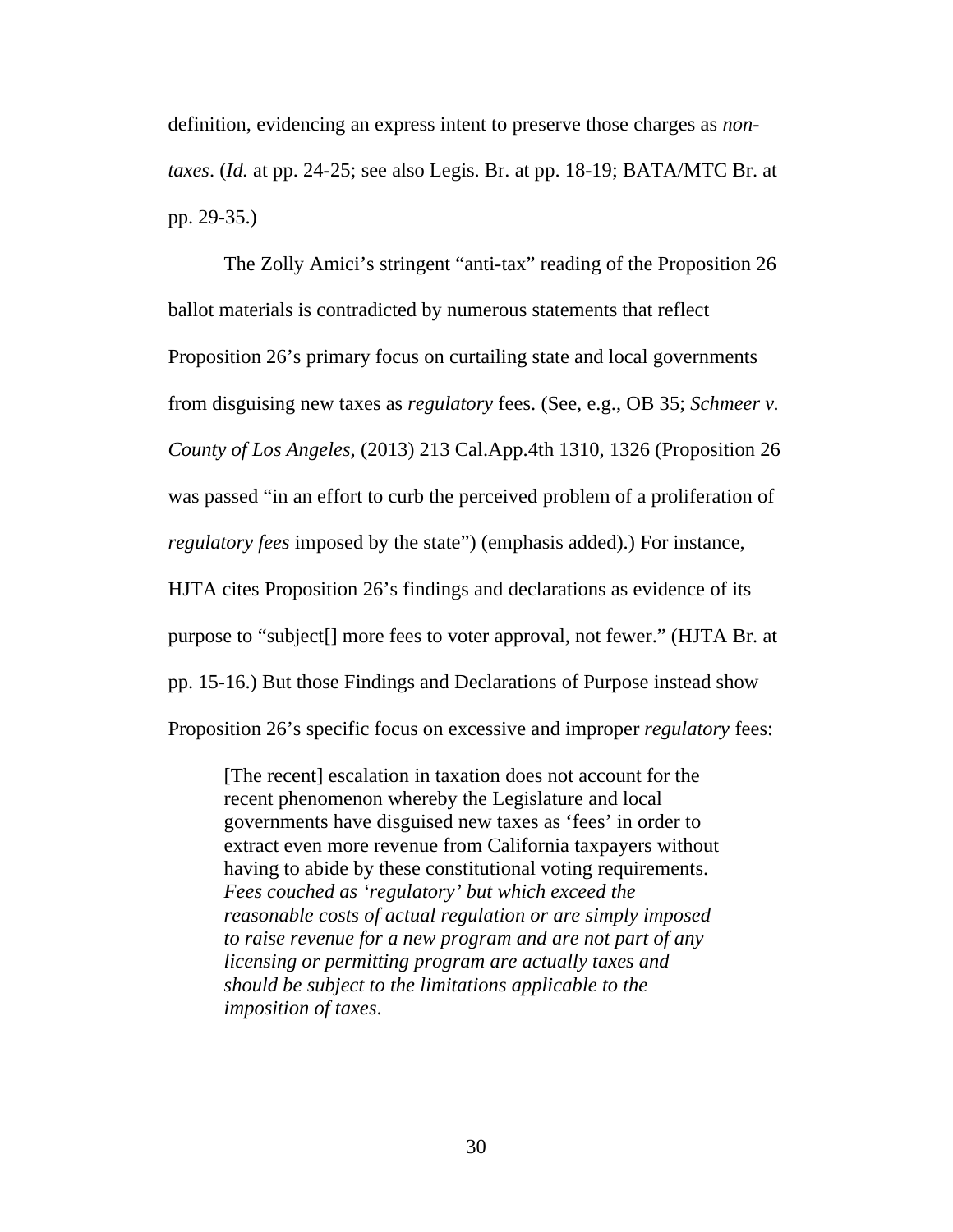(See Ballot Pamp., Gen. Elec. (Nov. 2, 2010) Prop. 26 "Findings and Declarations of Purpose," § 1(e), <https://repository.uchastings.edu/ ca\_ballot\_props/1305/> (emphasis added).)

HJTA's repeated citations of Proposition 26's intent to "close loopholes" are likewise irrelevant. (See, e.g., HJTA Br. at p. 16.) Those statements are entirely consistent with the initiative's principal focus on closing loopholes *for regulatory and similar fees*. Nor does exempting franchise fees as a charge for the use or purchase of government property *open* a new loophole because franchise fees, as contract consideration for the purchase of a franchise, have never been considered taxes in the first place, nor been constrained by any "reasonable cost" or "reasonable value" limitation. (See *supra* §§ I & II.)

The Zolly Amici also ignore statements in the ballot materials that made clear that "some fees and charges are *not affected*." (See Voter Information Guide for 2010 General Election, available at <https://repository.uchastings.edu/ca\_ballot\_props/1335/>, Analysis by Leg. Analyst at p. 58 (emphasis added); see also Oakland's Motion for Judicial Notice (Feb. 20, 2020) No. A154986; *Zolly*, *supra*, 47 Cal.App.5th at 78 fn. 2 (granting judicial notice).) Unaffected charges included "most user fees, property development charges, and property assessments" and other fees that either "generally comply with Proposition 26's requirements already, *or are exempt from its provisions*." (*Ibid.* (emphasis added); see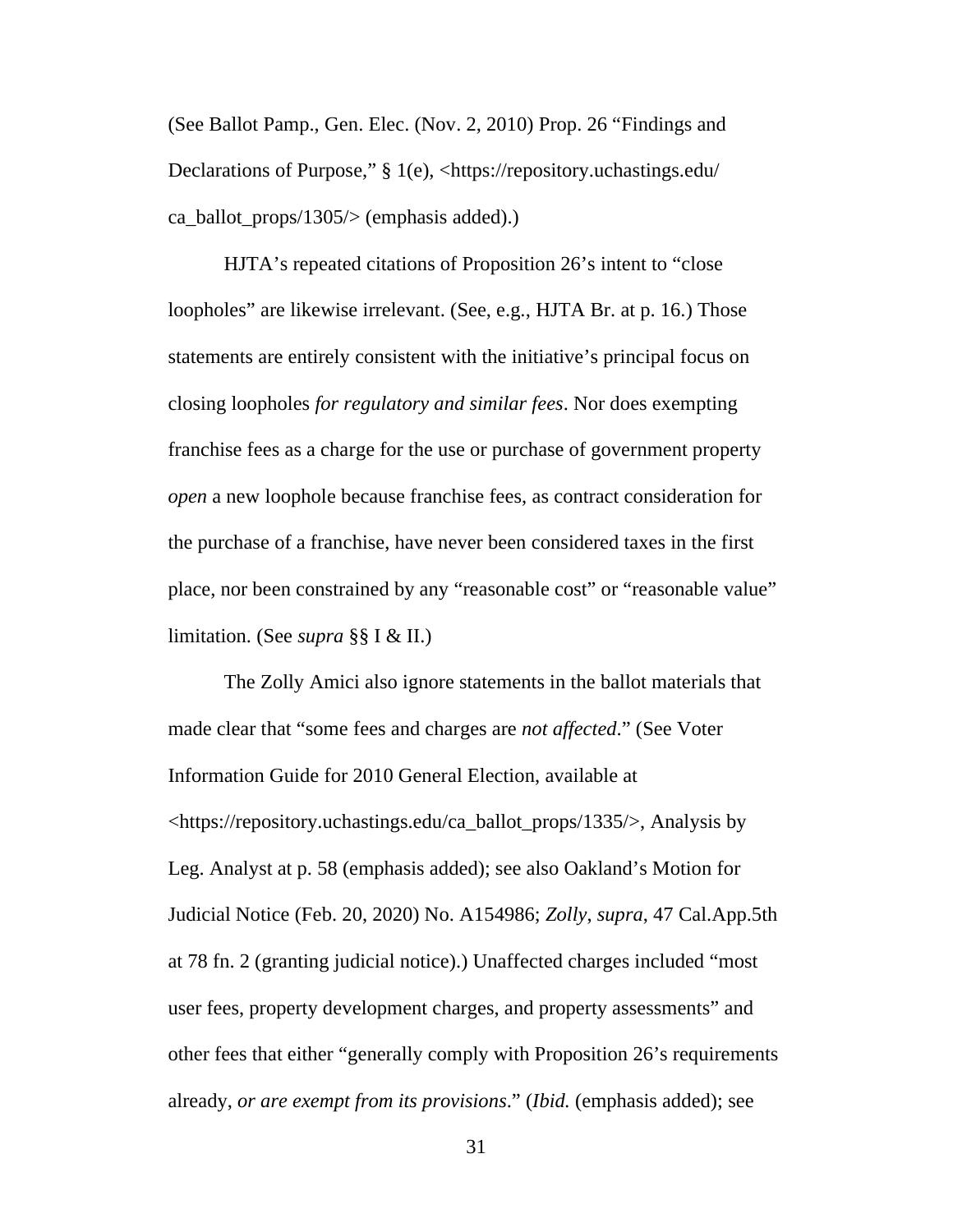also Voter Information Guide for 2010 General Election at pp. 60 & 61 ("Prop. 26 protects legitimate fees."); Legis. Br. at p. 18 (describing "balanced approach" reflected in ballot materials).)

Finally, HJTA incorrectly dismisses the ballot materials' silence regarding franchise fees as irrelevant, arguing it is an "unreasonable test" to expect the ballot materials to mention every type of affected fee. (HJTA Br. at p. 17.) Far from an "unreasonable test," courts regularly interpret a ballot measure's silence as "an *absence* of intent to affect that subject." (*Citizens Assn. of Sunset Beach v. Orange County Local Agency Formation Com.* (2012) 209 Cal.App.4th 1182, 1197, fn. 19 (emphasis added; citations and quotations omitted); OB 38-39.)

HJTA nonetheless argues that even though the materials did not mention franchise fees by name, the materials' discussion of "user fees" and "garbage fees" indicated an intent to sweep up not just Oakland's franchise fees, but all franchise fees. (HJTA Br. at p. 17.) But these arguments also fail. As shown above (see *supra* § II(C)), franchise fees are *not* "user fees." Nor are Oakland's franchise fees "garbage fees" simply because they relate to the collection of waste and recycling. Rather, the ballot materials mentioned "garbage fees" as a *specific type* of "user fee" where "the user pays for the cost of a specific service or program." (Voter Info. Guide at p. 56.) Neither reference applies to Oakland's franchise fees here or to franchise fees more generally.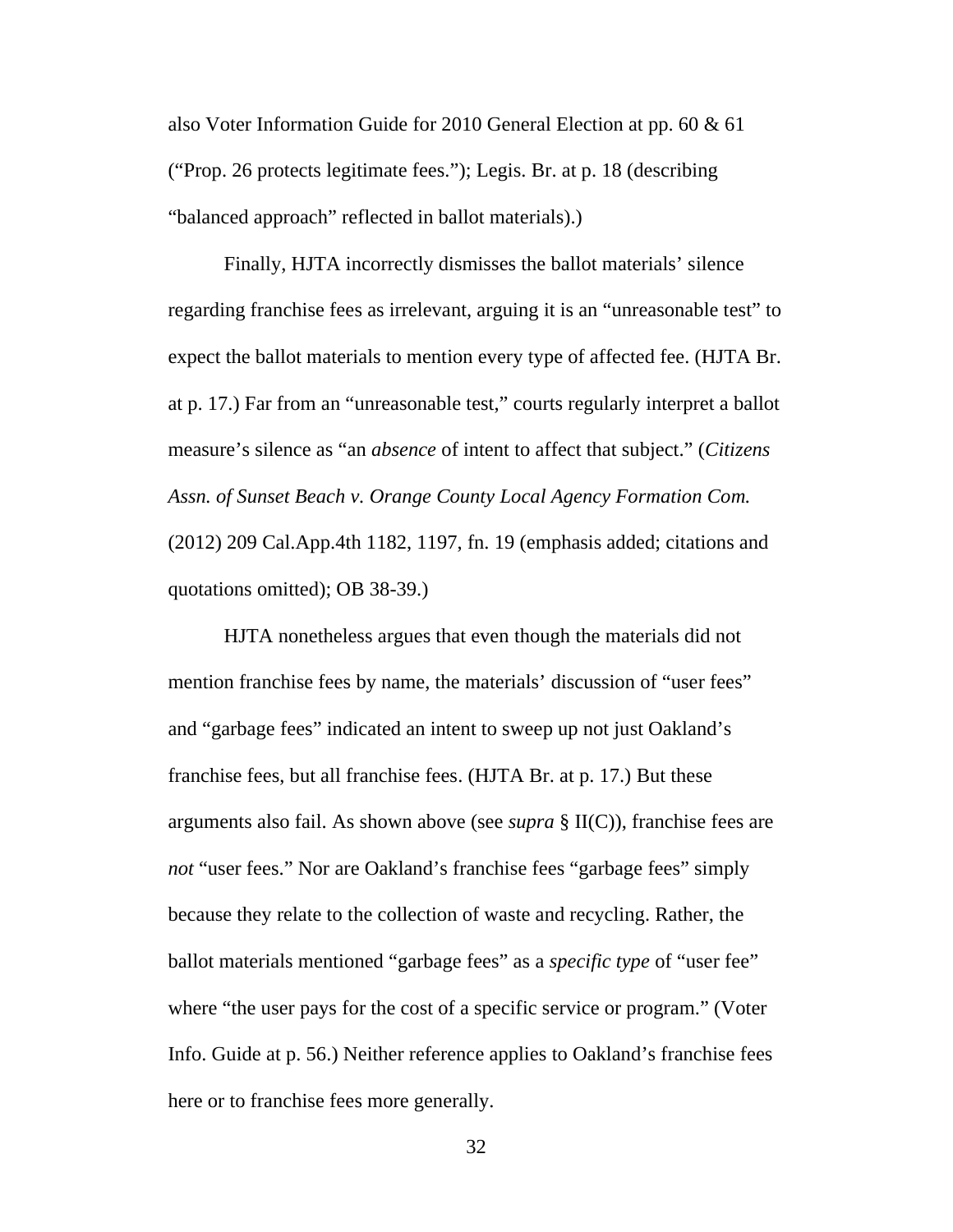## **IV. Oakland's Franchise Fees Were Voluntarily Assumed as Contract Consideration and Were Not "Imposed" on the Franchisees or Respondents**

The County Inmate Counsel challenge Oakland's showing that its franchise fees were not "imposed" – the threshold requirement to constitute a "tax" – because the franchisees voluntarily assumed those fees. (See OB at pp. 45-49; RB at pp. 29-33.) The County Inmate Counsel argue that Oakland's franchise fees were "imposed" simply because they were "establish[ed], enact[ed], or create[d]." (County Inmate Br. at pp. 30-33 (arguing "nothing in article XIII C suggests that a charge cannot be 'imposed' as part of a voluntary transaction").)

The County Inmate Counsel are mistaken. First, the term "impose" means "to establish by *authority or force*," implying a coercive element not relevant to a voluntary transaction like franchise contract negotiations. (See AB 45 (emphasis in original); OB at p. 47 (same definition); RB at p. 30.) Numerous authorities confirm this distinction between obligations that parties assume voluntarily and those imposed on them by law. In *Tulare County. v. City of Dinuba* (1922) 188 Cal. 664 (*Tulare*), for instance, this Court concluded that franchise fees are "purely a matter of contract" such that the franchisee's "obligation to pay *is not imposed by law but by his acceptance of the franchise*." (*Id.* at p. 670 (emphasis added); see OB at pp. 46-47.) Similarly here, the franchisees' obligation to pay is "not imposed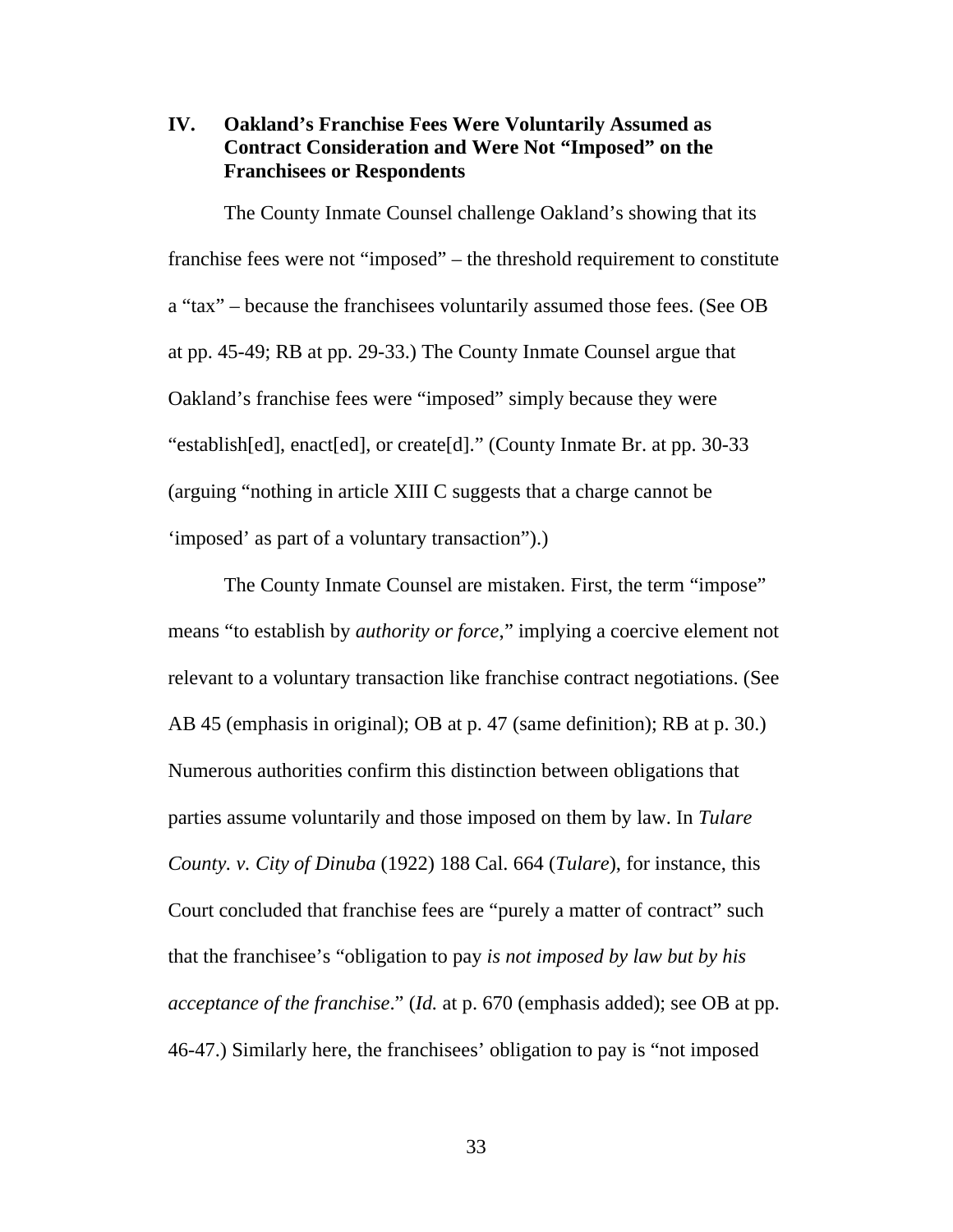by law" but rather by their "acceptance of the franchise" awarded to them by Oakland.<sup>6</sup>

The County Inmate Counsel's discussion of *Sinclair Paint*, *Jacks*, and Proposition 26 is equally unavailing. Like Respondents, the County Inmate Counsel point to this Court's statement in *Sinclair Paint Co. v. State Bd. of Equalization* (1997) 15 Cal.4th 866, that "[m]ost taxes are compulsory rather than imposed in response to a voluntary decision to develop or to seek other government benefits or privileges," to support the contention that taxes may result from voluntary acts and need not be imposed by force. (*Id.* at p. 874; see County Inmate Br. at p. 31.) But that statement says nothing about franchise fees, nor does it mean all fees arising from all voluntary transactions involving the government are "imposed." On the contrary, as this Court held in *Tulare*, franchise fees are *not* "imposed by law." (*Tulare*, *supra*, 188 Cal. at p. 670.)

The County Inmate Counsel next suggest that if Oakland's franchise fees are not "imposed" so as to satisfy the threshold "tax" definition, they

<sup>&</sup>lt;sup>6</sup> Other courts have affirmed this distinction in other contexts. (See, e.g., *Gibson v. World Savings & Loan Assn.* (2002) 103 Cal.App.4th 1291, 1302 ("Contractual duties are voluntarily undertaken by the parties to the contract, not imposed by state law."); *Flying Tiger Lines, Inc. v. Truck Ins. Exchange* (1971) 20 Cal.App.3d 132, 134-35 (affirming denial of right to indemnity because anticipated liability "had not been imposed by law, but had been instead voluntarily assumed" under insurance contract); see also RB at 30-31 (citing additional case law with similar holdings).) The County Inmate Counsel fail to address or rebut this authority.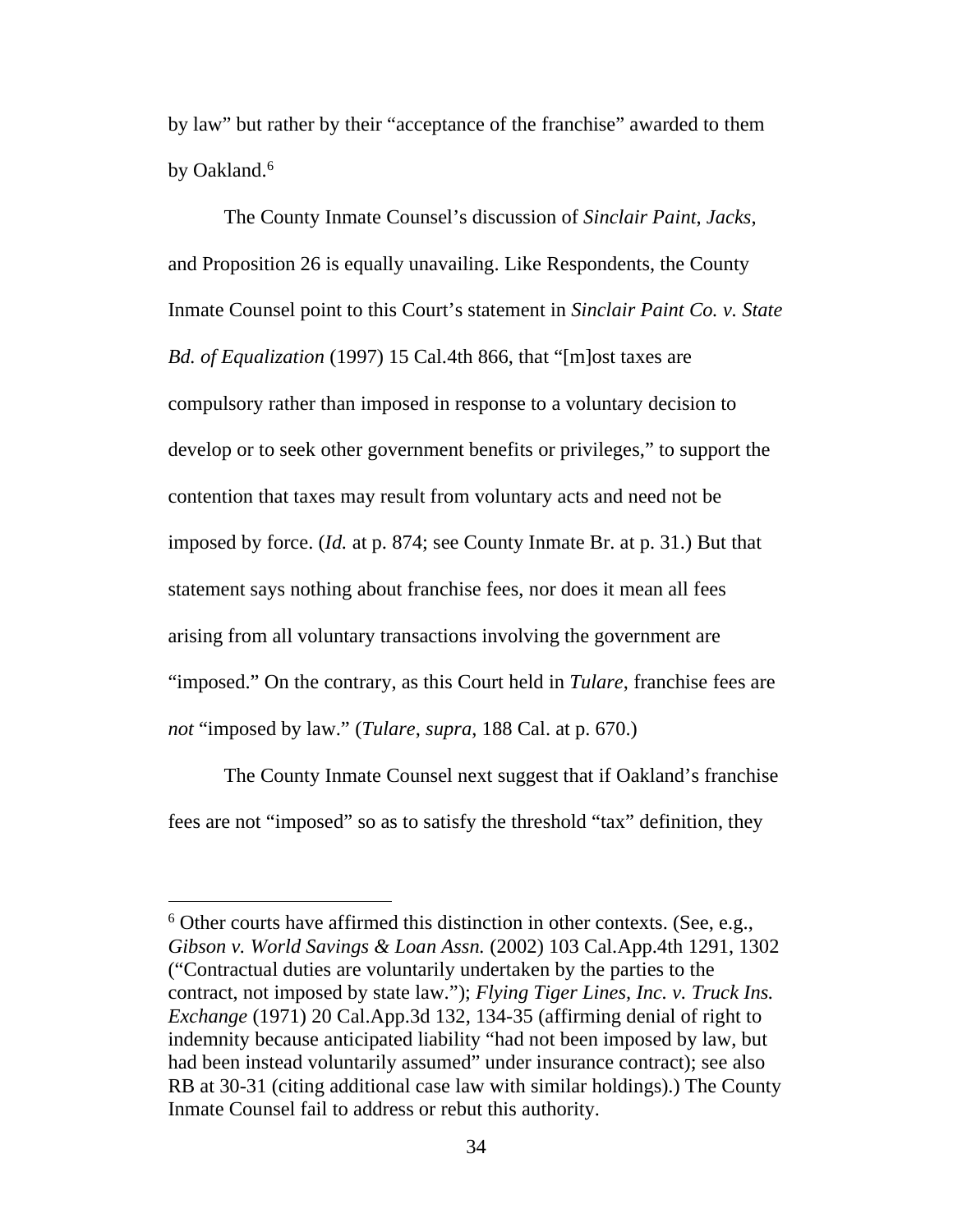also cannot be charges "imposed" for the use or purchase of government property under Exemption 4. (See County Inmate Br. at p. 30.) Oakland agrees – if the franchise fees are not "imposed" as a threshold matter, then Proposition 26 and Exemption 4 would not apply to them at all. If the Court does not adopt Oakland's (and the Superior Court's) position that its fees are not "imposed" in the first place and finds instead that they are "imposed," *then* the Proposition 26 analysis would apply, and the franchise fees would fall under Exemption 4's categorical exemption. These are simply alternative arguments.

Finally, the County Inmate Counsel fail to rebut Oakland's showing that the franchise fees were not imposed *on ratepayers*, which was a basis for the Superior Court's decision sustaining Oakland's demurrer. (See 2 JA 487-88 (finding that here, unlike in *Jacks*, "the franchise fees here are *not being imposed* by the City on its residents") (emphasis added).) As Oakland has established, "[t]o the extent *Jacks* declined to recognize a distinction between a direct versus indirect imposition of the Santa Barbara surcharge on ratepayers, *Jacks* rested on the fact that the ratepayers *exclusively* bore the obligation to pay the surcharge." (RB at p. 32.) The reverse is true here. (See *id.* at p. 33.) The County Inmate Counsel's arguments overlook these material distinctions, which limit *Jacks*' relevance here. (See also *supra* §  $II(B)$ .)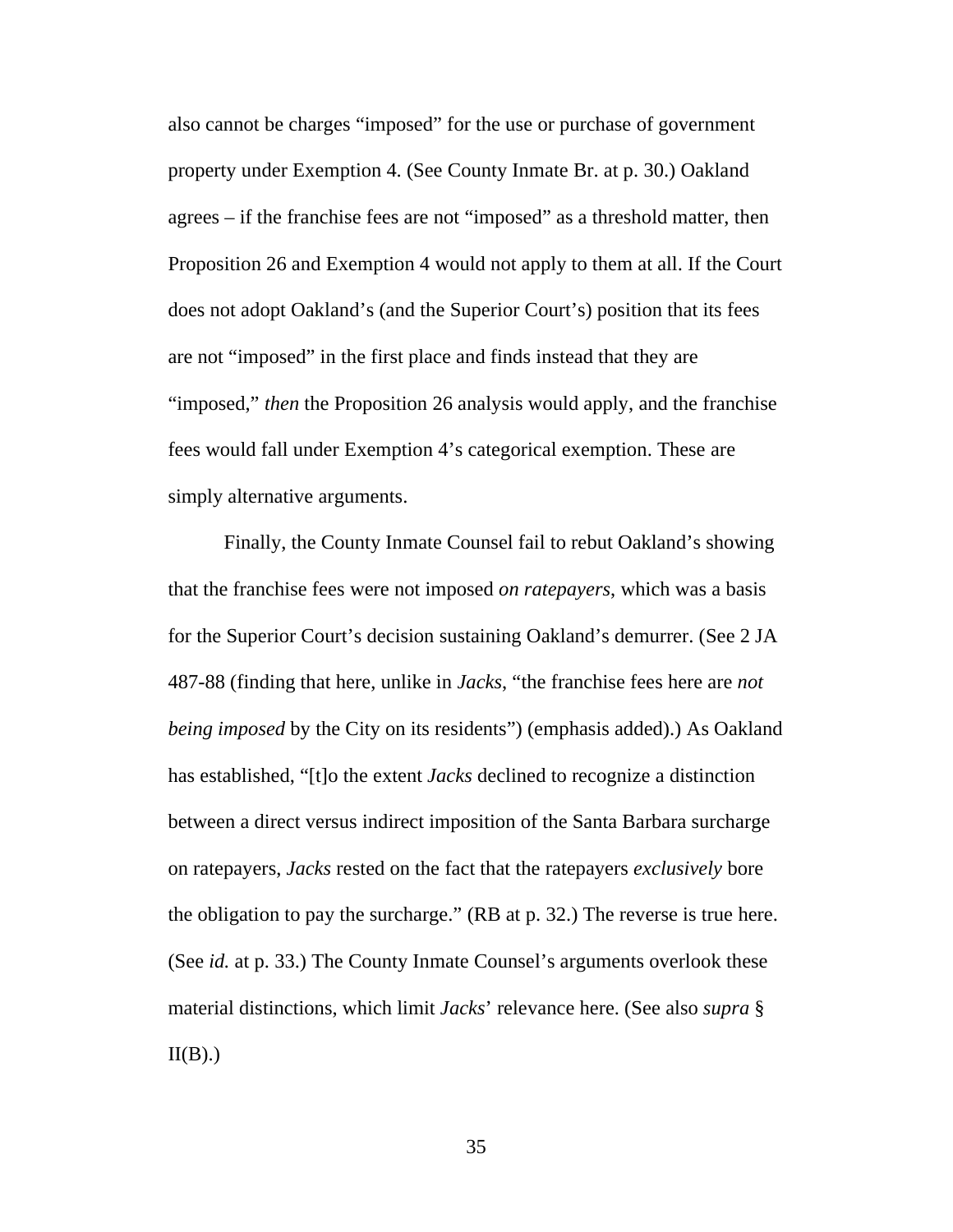### **V. The Remote Economic Harm Alleged by Respondents as Downstream Ratepayers Does Not Confer Legal Standing**

The County Inmate Counsel also contest Oakland's showing that Respondents lack legal standing, arguing that mere "interest" in the outcome of the lawsuit is sufficient. (County Inmate Br. at p. 12-19.) But like in *County Inmate Telephone Services Cases* (2020) 48 Cal.App.5th 354 (*County Inmate*), the "interest" alleged here is too remote and not sufficiently "concrete and actual" to confer legal standing on ratepayers who have no legal obligation to pay the franchise fees. (See, e.g., *Teal v. Super. Ct.* (2014) 60 Cal.4th 595, 599; see also OB at pp. 50-51; RB at pp. 33-38.) The cases the County Inmate Counsel cite likewise support the general rule that the party who actually pays the fee or alleged tax or is directly impacted by it (i.e., the franchisees here) is the one with legal standing.<sup>7</sup>

The court in *County Inmate* rejected the theory that a customer "who pays higher prices because of a tax on a vendor who raises prices in order to recover the amount of the tax from the customer" has standing to challenge

<sup>7</sup> See *Andal v. City of Stockton* (2006) 137 Cal.App.4th 86 (*Andal*) (cell phone providers had standing because they faced penalties for failure to collect tax from customers); *Sipple v. City of Hayward* (2014) 225 Cal.App.4th 349 (*Sipple*) (similar); *Gowens v. City of Bakersfield* (1960) 179 Cal.App.2d 282 (*Gowens*) (similar); *TracFone Wireless, Inc. v. County of Los Angeles* (2008) 163 Cal.App.4th 1359 (calling card provider had standing because it did not collect taxes from customers but instead paid taxes from its own funds).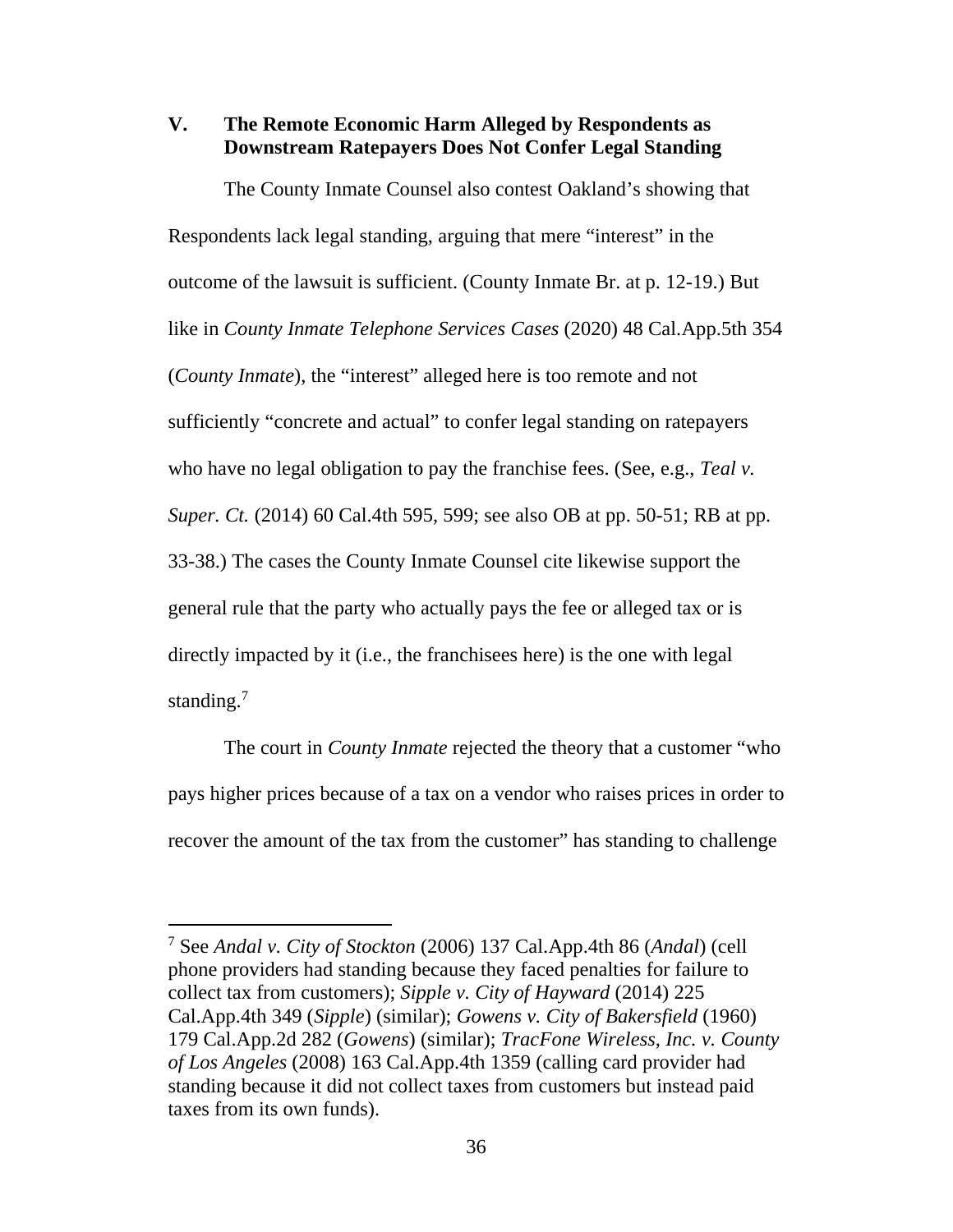that tax. (*County Inmate*, *supra*, 48 Cal.App.5th at p. 361; see also RB at p.

35.) That court's reasoning applies equally here. (See *County Inmate*,

*supra*, 48 Cal.App.5th at p. 367 ("[W]e see no basis for treating purported Proposition 26 taxes, for standing purposes, differently than sales taxes, or property taxes, or telephone user taxes, or airplane fuel taxes, or any other taxes.").) The Zolly Respondents' lack of legal standing is an independent ground on which this Court may reverse. (See OB at p. 52; RB at pp. 34- 35.)

## **CONCLUSION**

For the reasons set forth here and in its briefs on the merits, Petitioner City of Oakland respectfully requests that the Court reverse the decision of the Court of Appeal.

Dated: April 28, 2021 Respectfully submitted,

<u>/s/ Cedric Chao</u> Cedric Chao CHAO ADR, PC

/s/ Barbara Parker Barbara Parker Oakland City Attorney

*Attorneys for Petitioner CITY OF OAKLAND*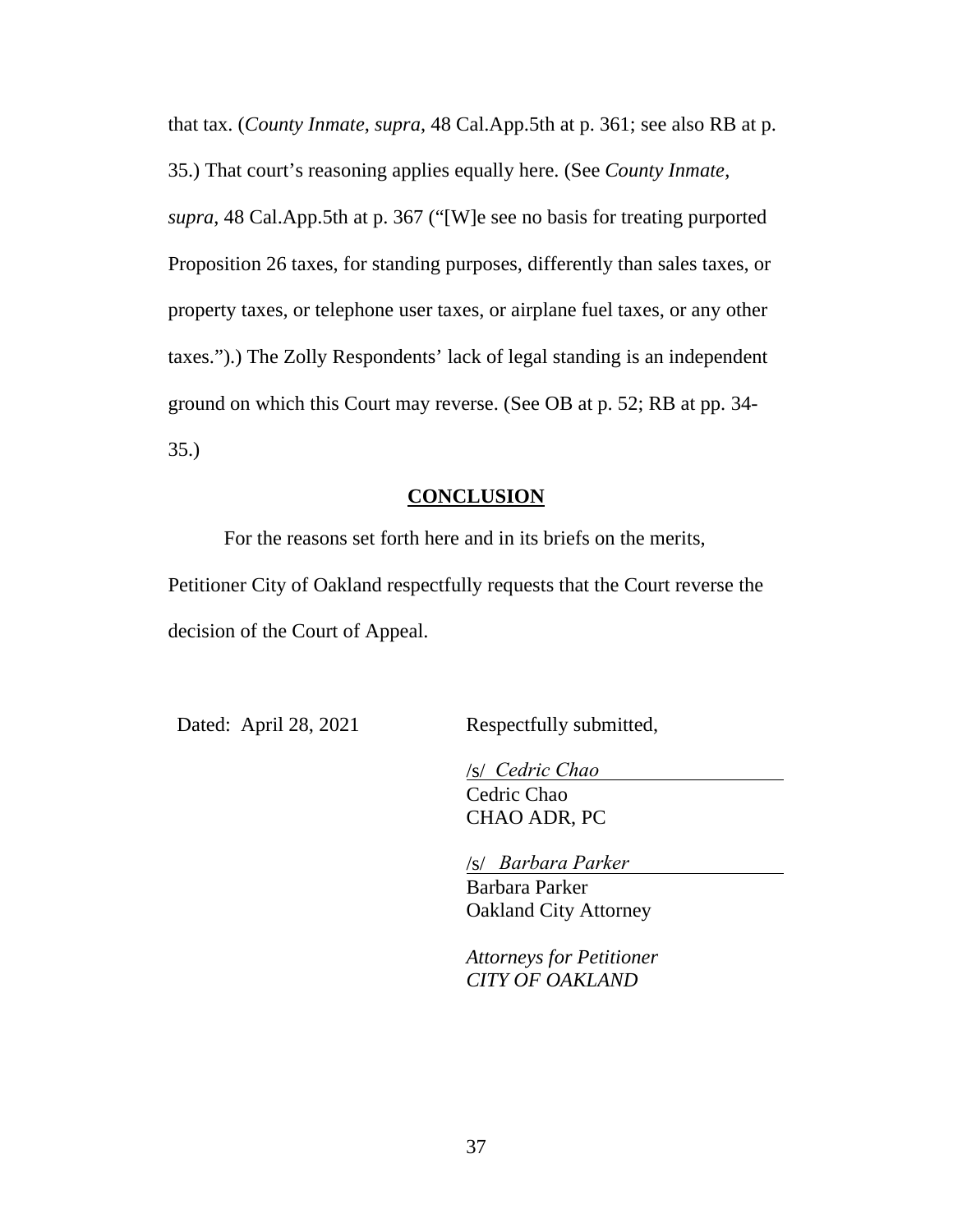## CERTIFICATE OF COMPLIANCE

Pursuant to Rule of Court 8.504(d)(1), the undersigned hereby certifies that the computer program used to generate this brief indicates that it includes 7,717 words, including footnotes and excluding the parts identified in Rule 8.504(d)(3).

Dated: April 28, 2021

Cedric Chao CHAO ADR, PC */s/ Cedric Chao*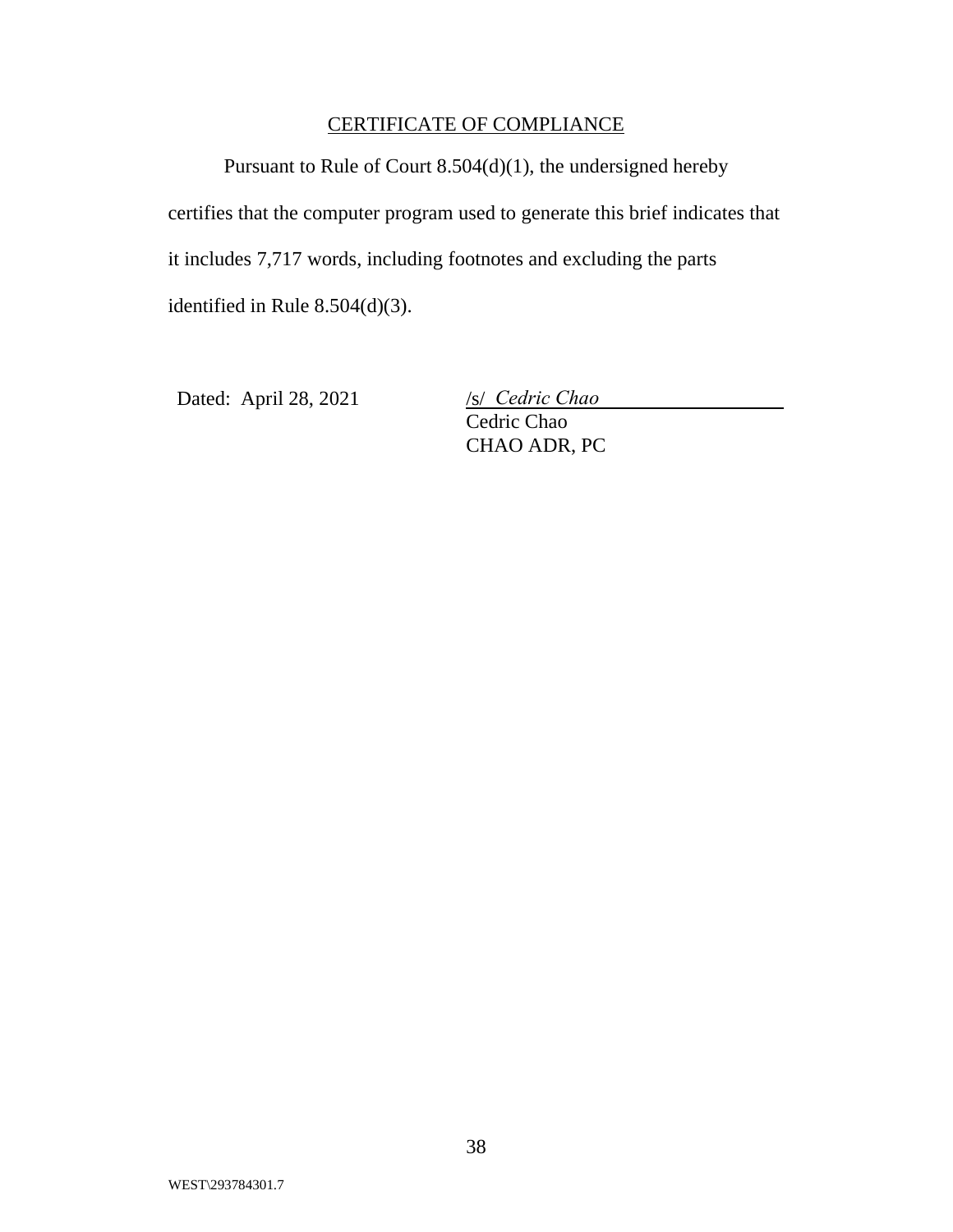Case No. S262634

### **IN THE SUPREME COURT OF THE STATE OF CALIFORNIA**  \_\_\_\_\_\_\_\_\_\_\_\_\_\_\_\_\_\_\_\_\_\_\_\_\_\_\_\_\_\_\_\_\_\_\_

#### **ROBERT ZOLLY, RAY MCFADDEN AND STEPHEN CLAYTON**

*Plaintiffs-Appellants*,

v.

#### **CITY OF OAKLAND**

*Defendant-Respondent*  \_\_\_\_\_\_\_\_\_\_\_\_\_\_\_\_\_\_\_\_\_\_\_\_\_\_\_\_\_\_\_\_\_\_\_

#### **CERTIFICATE OF SERVICE**  \_\_\_\_\_\_\_\_\_\_\_\_\_\_\_\_\_\_\_\_\_\_\_\_\_\_\_\_\_\_\_\_\_\_\_

After a Published Decision from the Court of Appeal First Appellate District Court Case No. A154986 Alameda County Superior Court Case No. RG16821376

Cedric C. Chao (SBN 76045) CHAO ADR, PC One Market Street Spear Tower, 36th Floor San Francisco, CA 94105 cedric.chao@chao-adr.com Tel: (415) 293-8088

Stanley J. Panikowski (SBN 224232) Jeanette Barzelay (SBN 261780) DLA PIPER LLP (US) 555 Mission Street, 24th Floor San Francisco, CA 94105 stanley.panikowski@us.dlapiper.com jeanette.barzelay@us.dlapiper.com Tel: (415) 836-2500 Fax: (415) 836-2501

Barbara Parker (SBN 69722) Doryanna Moreno (SBN 140976) Maria Bee (SBN 167716) David Pereda (SBN 237982) Celso Ortiz (SBN 95838) Zoe Savitsky (SBN 281616) OAKLAND CITY ATTORNEY'S **OFFICE** City Hall, 6th Floor 1 Frank Ogawa Plaza Oakland, CA 94612 bparker@oaklandcityattorney.org dmoreno@oaklandcityattorney.org mbee@oaklandcityattorney.org dpereda@oaklandcityattorney.org cortiz@oaklandcityattorney.org zsavitsky@oaklandcityattorney.org Tel: (510) 238-3601 Fax: (510) 238-6500

*Attorneys for Petitioner CITY OF OAKLAND*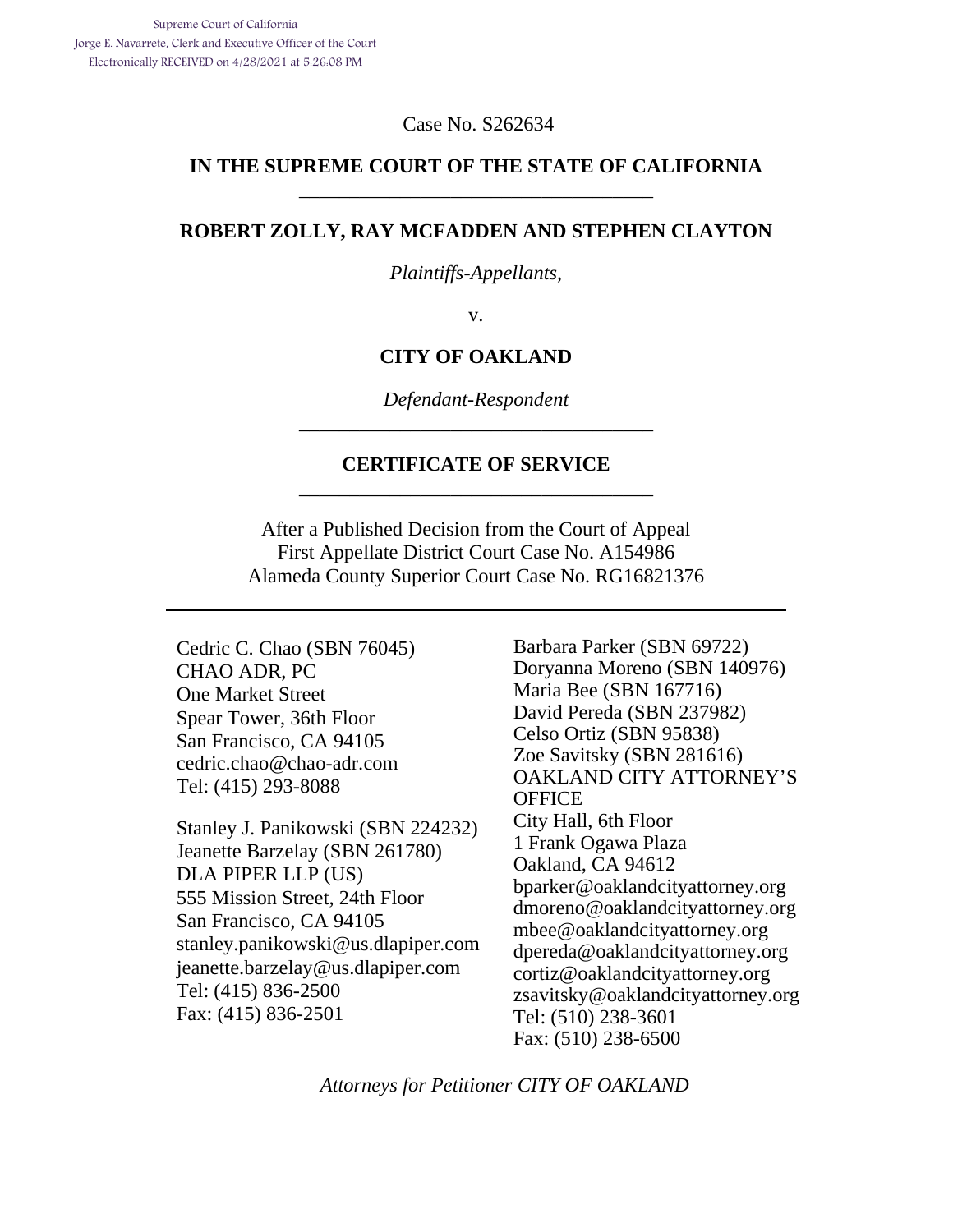## **CERTIFICATE OF SERVICE**

I, the undersigned, certify and declare that I served the following document(s) described as:

## **PETITIONER CITY OF OAKLAND'S CONSOLIDATED ANSWER TO THE BRIEFS OF AMICI CURIAE HOWARD JARVIS TAXPAYERS ASSOCIATION AND** *COUNTY INMATE* **COUNSEL**

by providing a true and correct copy of the aforementioned document(s) on the interested parties in this action identified as follows and by the means designated below:

#### Service List

Andrew M. Zacks az@zpflaw.com Laura Dougherty laura@hita.org Adrienne Weil aweil@mtc.ca.gov Ethan Fallon efallon efallon @orrick.com Larry Peluso firm @ pelusolaw.net Timonthy Bittle tim@hjta.org

Paul J. Katz paul@katzappellatelaw.com Kathleen McCracken kathleen.McCracken@bbklaw.com Lutfi Kharuf lutfi.kharuf@bbklaw.com Beth Jay bjay@horvitzlevy.com Brian Goldman brian.goldman@orrick.com Cara Jenkins cara.jenkins@lc.ca.gov Jason Litt jlitt@horvitzlevy.com Jeremy Rosen jrosen@horvitzlevy.com Joanna Gin joanna.gin@bbklaw.com Joshua Nelson Joshua.Nelson@bbklaw.com Joshua McDaniel jmcdaniel@horvitzlevy.com Robin Johansen rjohansen @olsonremcho.com

**BY ELECTRONIC SERVICE** – [L.R. 5[II](i)] A TrueFiling user's registration to participate in electronic filing pursuant to this rule constitutes consent to electronic service or delivery of all documents by any other TrueFiling user in the Proceeding or by the court. (Cal. R. 8.71.)

Executed this 28th day of April 2021.

 /*s/ Cedric Chao*  Cedric Chao CHAO ADR, PC

*Attorneys for Petitioner CITY OF OAKLAND*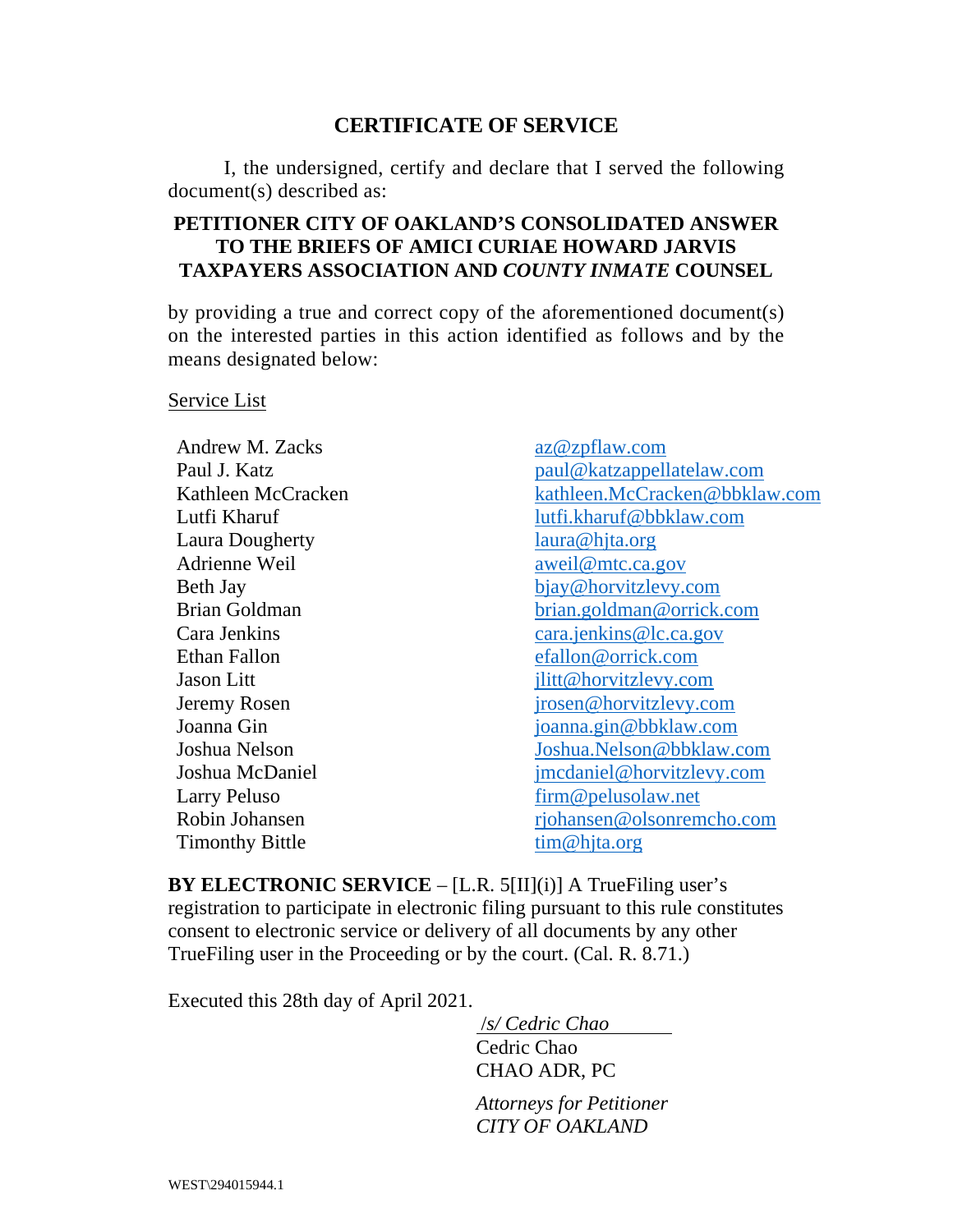# *PROOF OF SERVICE*

# **STATE OF CALIFORNIA**

Supreme Court of California

Case Name:**ZOLLY v. CITY OF OAKLAND** Case Number:**S262634**

Lower Court Case Number:**A154986**

- 1. At the time of service I was at least 18 years of age and not a party to this legal action.
- 2. My email address used to e-serve: **cedric.chao@chao-adr.com**
- 3. I served by email a copy of the following document(s) indicated below:

Title(s) of papers e-served:

**STATE OF CALIFORNIA** Supreme Court of California

| <b>Filing Type</b>      | <b>Document Title</b>                                               |
|-------------------------|---------------------------------------------------------------------|
| <b>BRIEF</b>            | 2021.04.28 Zolly - Response to Amicus Briefs                        |
| <b>PROOF OF SERVICE</b> | 2021.04.28 Zolly - Certificate of Service Response to Amicus Briefs |

Service Recipients:

| <b>Person Served</b>                   | <b>Email Address</b>                | <b>Type</b> | Date / Time      |
|----------------------------------------|-------------------------------------|-------------|------------------|
| Cara Jenkins                           | cara.jenkins@lc.ca.gov              | e-          | 4/28/2021        |
| Office of Legislative Counsel          |                                     |             | Serve 5:26:08 PM |
| 271432                                 |                                     |             |                  |
| Cedric Chao                            | cedric.chao@chao-adr.com            | le-         | 4/28/2021        |
| CHAO ADR, PC                           |                                     |             | Serve 5:26:08 PM |
| 76045                                  |                                     |             |                  |
| Barbara Parker                         | $b$ jparker@oaklandcityattorney.org | e-          | 4/28/2021        |
| Office of Oakland City Attorney        |                                     |             | Serve 5:26:08 PM |
| Adrienne Weil                          | aweil@mtc.ca.gov                    | le-         | 4/28/2021        |
| Metropolitan Transportation Commission |                                     |             | Serve 5:26:08 PM |
| Joanna Gin                             | $\vert$ joanna.gin@bbklaw.com       | le-         | 4/28/2021        |
| Best Best & Krieger LLP                |                                     |             | Serve 5:26:08 PM |
| 323715                                 |                                     |             |                  |
| Jeanette Barzelay                      | jeanette.barzelay@dlapiper.com      | $e-$        | 4/28/2021        |
| DLA Piper LLP (US)                     |                                     |             | Serve 5:26:08 PM |
| 261780                                 |                                     |             |                  |
| Tamara Shepard                         | tamara.shepard@dlapiper.com         | le-         | 4/28/2021        |
| DLA Piper                              |                                     |             | Serve 5:26:08 PM |
| 194772                                 |                                     |             |                  |
| Jason Litt                             | jlitt@horvitzlevy.com               | le-         | 4/28/2021        |
| Horvitz & Levy LLP                     |                                     |             | Serve 5:26:08 PM |
| 163743                                 |                                     |             |                  |
| Robin Johansen                         | rjohansen@olsonremcho.com           | le-         | 4/28/2021        |
| Olson Remcho LLP                       |                                     |             | Serve 5:26:08 PM |
| 79084                                  |                                     |             |                  |
| <b>Andrew Zacks</b>                    | AZ@zfplaw.com                       | $e-$        | 4/28/2021        |
| Zacks, Freedman & Patterson, PC        |                                     |             | Serve 5:26:08 PM |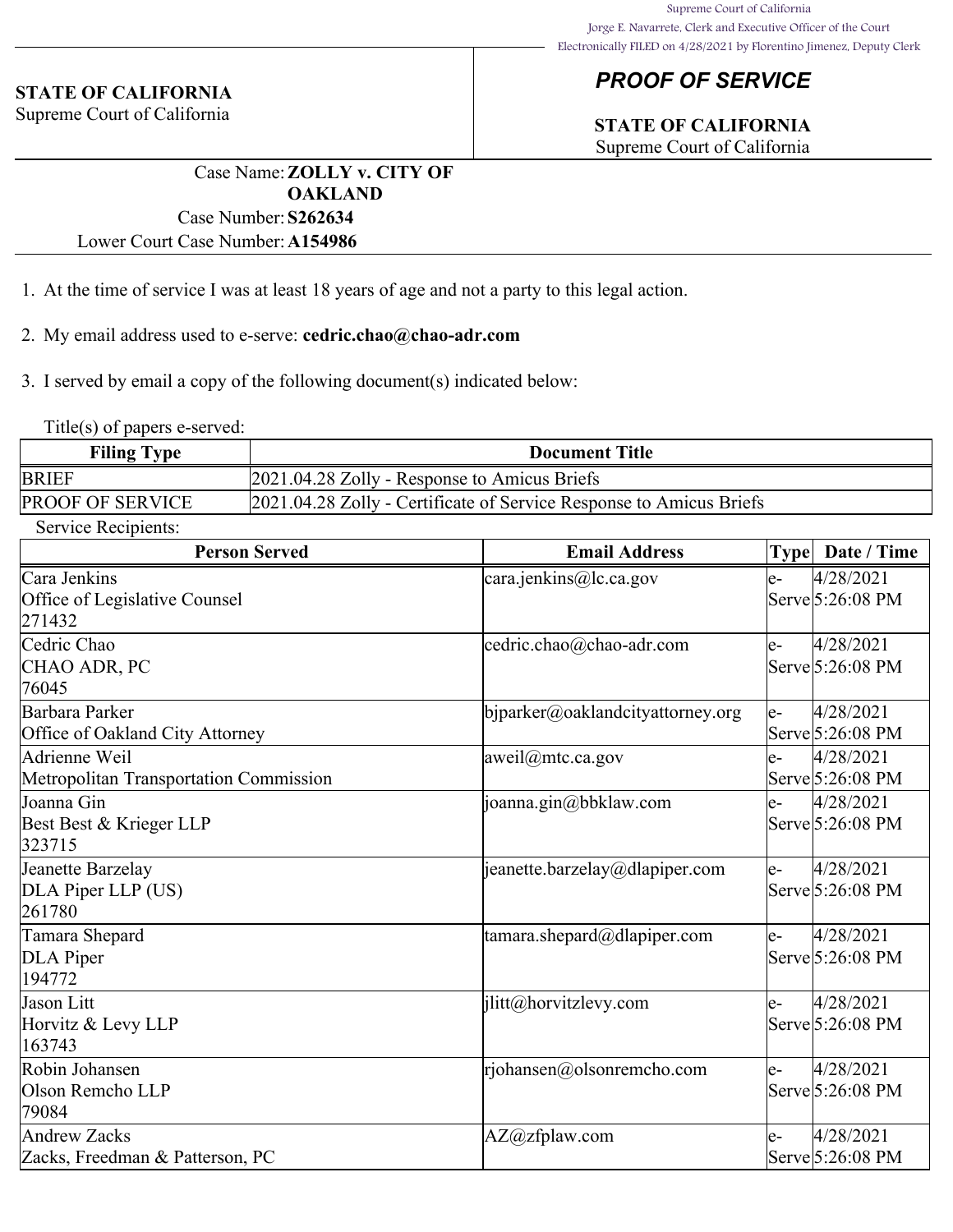| 147794                                                                    |                                       |       |                                        |
|---------------------------------------------------------------------------|---------------------------------------|-------|----------------------------------------|
| Brian Goldman<br>Orrick, Herrington & Sutcliffe LLP<br>279435             | brian.goldman@orrick.com              | $e-$  | 4/28/2021<br>Serve 5:26:08 PM          |
| Beth Jay<br>HORVITZ & LEVY LLP<br>53820                                   | $bigq_{\omega}$ horvitzlevy.com       | $e-$  | 4/28/2021<br>Serve 5:26:08 PM          |
| <b>Timothy Bittle</b><br>Howard Jarvis Taxpayers Foundation<br>112300     | $\lim(\omega)$ hjta.org               | $e-$  | 4/28/2021<br>Serve 5:26:08 PM          |
| Barbara J. Parker<br>Office of the City Attorney/City of Oakland<br>69722 | bparker@oaklandcityattorney.org       | $ e-$ | 4/28/2021<br>Serve 5:26:08 PM          |
| Joshua Nelson<br>Best Best & Krieger LLP<br>260803                        | Joshua.Nelson@bbklaw.com              | le-   | 4/28/2021<br>Serve 5:26:08 PM          |
| Larry Peluso<br>Peluso Law Group, PC<br>281380                            | firm@pelusolaw.net                    | $e-$  | 4/28/2021<br>Serve 5:26:08 PM          |
| Joshua Mcdaniel<br>Horvitz & Levy LLP<br>286348                           | imcdaniel@horvitzlevy.com             | $e-$  | 4/28/2021<br>Serve 5:26:08 PM          |
| Lutfi Kharuf<br>Best Best & Krieger<br>268432                             | lutfi.Kharuf@bbklaw.com               | $e-$  | 4/28/2021<br>Serve 5:26:08 PM          |
| Ethan Fallon<br>Orrick Herrington & Sutcliffe LLP                         | efallon@orrick.com                    | $e-$  | 4/28/2021<br>Serve 5:26:08 PM          |
| Robin Johansen<br>Remcho, Johansen & Purcell, LLP<br>79084                | rjohansen@rjp.com                     | le-   | 4/28/2021<br>Serve 5:26:08 PM          |
| Maria Bee<br>Office of the City Attorney                                  | mbee@oaklandcityattorney.org          | $ e-$ | 4/28/2021<br>Serve 5:26:08 PM          |
| Paul Katz<br>Katz Appellate Law PC<br>243932                              | $ $ paul@katzappellatelaw.com         | $e-$  | 4/28/2021<br>Serve 5:26:08 PM          |
| Jeremy Rosen<br>Horvitz & Levy LLP<br>192473                              | $ i$ rosen@horvitzlevy.com            | $ e-$ | 4/28/2021<br>Serve 5:26:08 PM          |
| Stanley Panikowski                                                        | stanley.panikowski@us.dlapiper.com e- |       | 4/28/2021<br>$\text{Serve}$ 5:26:08 PM |

This proof of service was automatically created, submitted and signed on my behalf through my agreements with TrueFiling and its contents are true to the best of my information, knowledge, and belief.

I declare under penalty of perjury under the laws of the State of California that the foregoing is true and correct.

4/28/2021

Date

/s/Cedric Chao